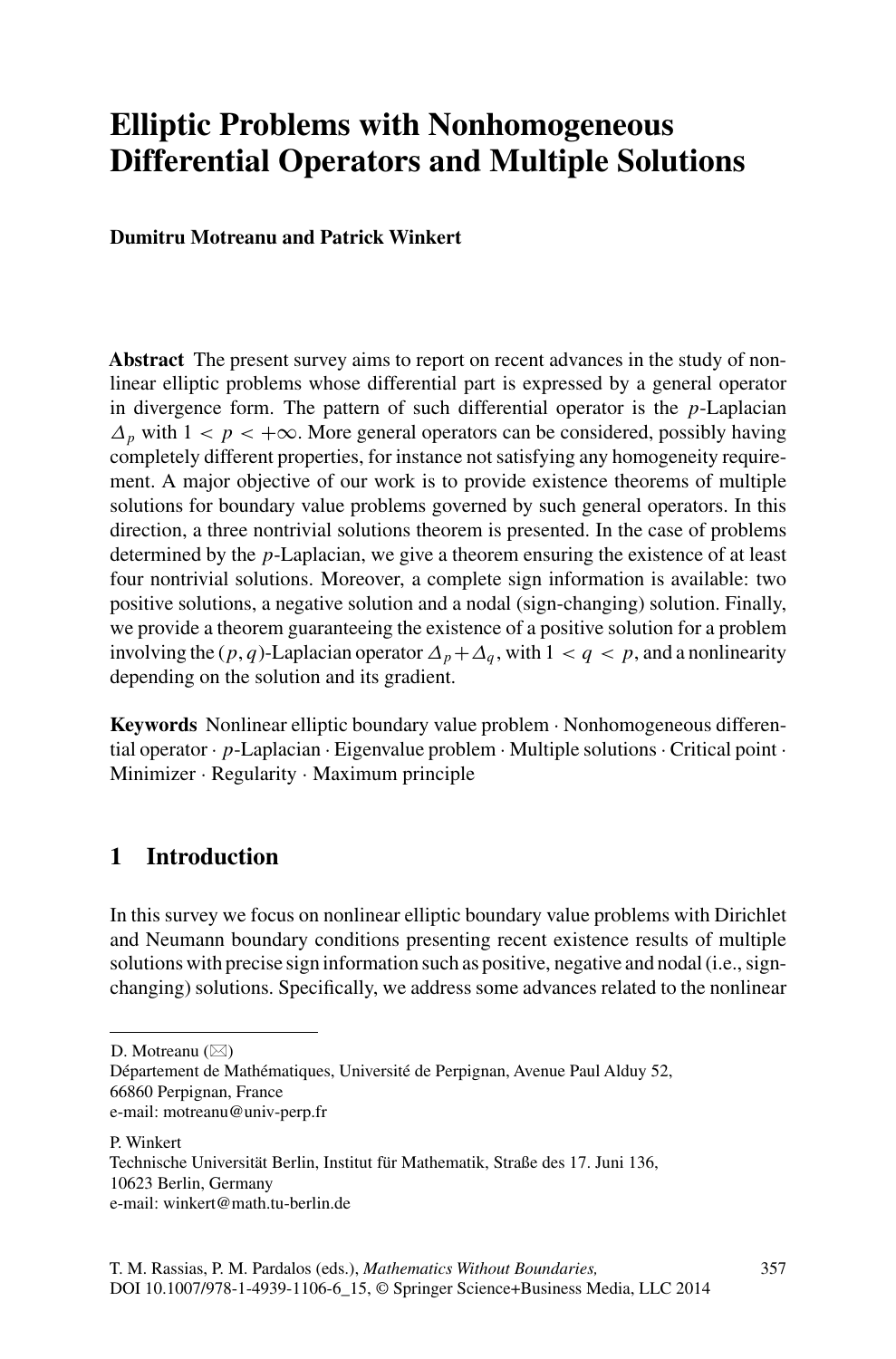Dirichlet boundary value problem

$$
\begin{cases}\n-\text{div}\,A(x,\nabla u) = f(x,u) & \text{in }\Omega, \\
u = 0 & \text{on }\partial\Omega,\n\end{cases}
$$
\n(1)

and the nonlinear Neumann boundary value problem

$$
\begin{cases}\n-\text{div}\,A(x,\nabla u) = f(x,u) & \text{in }\Omega, \\
\frac{\partial u}{\partial n} = 0 & \text{on }\partial\Omega,\n\end{cases}
$$
\n(2)

where *n* denotes the outward unit normal vector on  $\partial \Omega$ ,  $1 < p < +\infty$  is a given number, and *Ω* ⊂  $\mathbb{R}^N$  is a bounded domain with *C*<sup>2</sup> boundary  $\partial Ω$ . For a later use we denote by  $\overline{\Omega}$  the closure of  $\Omega$  in  $\mathbb{R}^N$ .

The nonlinearity in the right-hand side of the elliptic equation in (1) and (2) is required to satisfy the following assumption:

(*F*)  $f : \Omega \times \mathbb{R} \to \mathbb{R}$  is a Carathéodory function, which means that  $f(x, t)$  is measurable in *x* and continuous in *t*, with  $f(x, 0) = 0$  for a.e.  $x \in \Omega$ , such that the subcritical growth condition for  $f(x, \cdot)$  holds

$$
|f(x,t)| \le C(1+|t|^{r-1}) \quad \text{for every } t \in \mathbb{R}, \text{ a.e. } x \in \Omega,
$$

where  $C > 0$  and  $1 \le r < p^*$  are constants. Here  $p^*$  denotes the critical Sobolev exponent, that is

$$
p^* = \begin{cases} \frac{Np}{N-p} & \text{if } p < N, \\ +\infty & \text{if } p \ge N. \end{cases}
$$

The left-hand side of (1) and (2) is expressed in the form of divergence div*A*(*x*, ∇ ( $\cdot$ )) and is also nonlinear. Therein we have a continuous map  $A: \overline{\Omega} \times \mathbb{R}^N \to \mathbb{R}^N$ satisfying the growth condition

$$
|A(x, y)| \le C(1 + |y|^{p-1}) \quad \text{for all } (x, y) \in \overline{\Omega} \times \mathbb{R}^N,
$$

with a constant  $C > 0$ . In the above statement the number  $1 < p < +\infty$  is the same as the one in assumption (*F*).

We say that  $u \in W_0^{1,p}(\Omega)$  is a *(weak) solution* of problem (1) if

$$
\int_{\Omega} A(x, \nabla u) \cdot \nabla v \, dx = \int_{\Omega} f(x, u)v \, dx \text{ for all } v \in W_0^{1, p}(\Omega). \tag{3}
$$

Similarly, we say that  $u \in W^{1,p}(\Omega)$  is a *(weak) solution* of problem (2) if

$$
\int_{\Omega} A(x, \nabla u) \cdot \nabla v \, dx = \int_{\Omega} f(x, u)v \, dx \text{ for all } v \in W^{1, p}(\Omega). \tag{4}
$$

We note that owing to the above growth conditions, the integrals involved in  $(3)$ and (4) exist.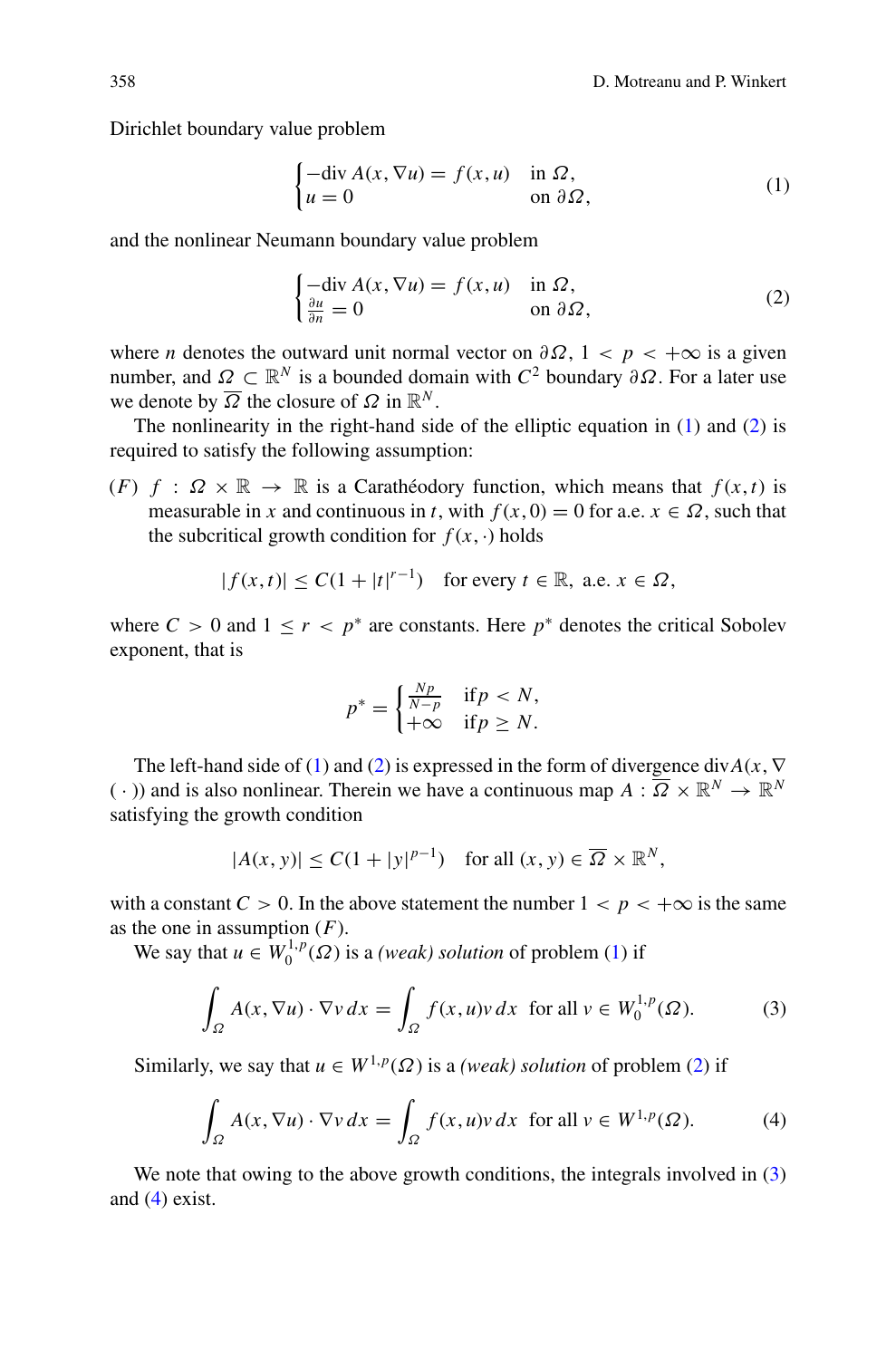In the following we describe the topics studied in this chapter. Section [2](#page-3-0) discusses the hypotheses on the differential operator in  $(1)$  and  $(2)$  and important properties of it. We stress that we are dealing with a general notion, for instance no homogeneity assumptions are supposed. We point out that under suitable assumptions, the problems (1) and (2) have a variational structure. Looking for the critical points of the Euler functionals associated to problems  $(1)$  and  $(2)$ , which coincide with the weak solutions of these problems, the obvious candidates are the local minimizers. In this respect, Sect. [3](#page-5-0) sets forth the celebrated relation of  $C<sup>1</sup>$ -minimizers versus  $W^{1,p}$ -minimizers for problem (2) in the case of our general differential operator determined by the possibly nonhomogeneous map *A*(*x*, *y*).

As noted above, a major difficulty in handling problems (1) and (2) is the lack of homogeneity for operator  $A(x, y)$ . This is seen for example in the study of the spectrum of the corresponding differential operator  $-\text{div}A(x, \nabla u)$  driving the principal part in the problems (1) and (2). In Sect. [4,](#page-7-0) in order to overcome the lack of homogeneity, asymptotic (*p*−1)-homogeneity at zero and infinity conditions for the nonhomogeneous operator  $A(x, \cdot)$  are introduced, under which a basic result on the spectrum of the operator  $-\text{div}A(x, \nabla u)$  is stated. Next, in Sect. [5](#page-8-0) it is presented a multiplicity theorem ensuring the existence of at least three nontrivial solutions for problem (2). Two of the solutions are of opposite constant signs and are obtained by minimization, whereas the existence of the third nontrivial solution is deduced through the application of the mountain pass theorem. The proof strongly relies on the relation involving  $C^1$ -minimizers versus  $W^{1,p}$ -minimizers.

More insight on multiple solutions with complete sign information for problem (1) is obtained in the case where  $div A(x, \nabla u)$  is the *p*-Laplacian operator. Here a striking particularity of the studied problem is that the right-hand side nonlinearity contains a (*p*−1)-sublinear term (usually, called "concave term")  $\beta(x)|u(x)|^{q-2}u(x)$ with  $\beta \in L^{\infty}(\Omega) \setminus \{0\}, \beta \ge 0$ , and  $1 < q < p$ . In Sect. [6](#page-11-0) we state a result guaranteeing the existence of at least two positive solutions provided  $\|\beta\|_{\infty}$  is sufficiently small. Section [7](#page-14-0) is devoted to the existence of opposite constant sign extremal solutions, which means the smallest positive solution and the biggest negative solution. This is done by applying the method of sub-supersolutions. Section [8](#page-17-0) contains our main result on multiple solutions with precise sign information, which ensures the existence of four nontrivial solutions: two positive, one negative and one nodal (sign changing). The proof is based on the existence of extremal solutions of opposite constant sign exploiting the observation that every nontrivial solution situated between opposite constant sign extremal solutions is necessarily nodal. This technique originates in  $[4]$  $[4]$  (see also  $[5]$  $[5]$ ).

Finally, a new problem is formulated in Sect. [9](#page-18-0) which is conducted by the  $(p, q)$ -Laplacian operator  $\Delta_p + \Delta_q$ , with  $1 < q < p$ , and whose right-hand side depends on the solution and its gradient. The dependence of the nonlinearity of the gradient of the solution prevents the problem from having a variational structure. Our result ensures the existence of a positive solution. The approach combines approximation, fixed point argument and an adequate comparison principle.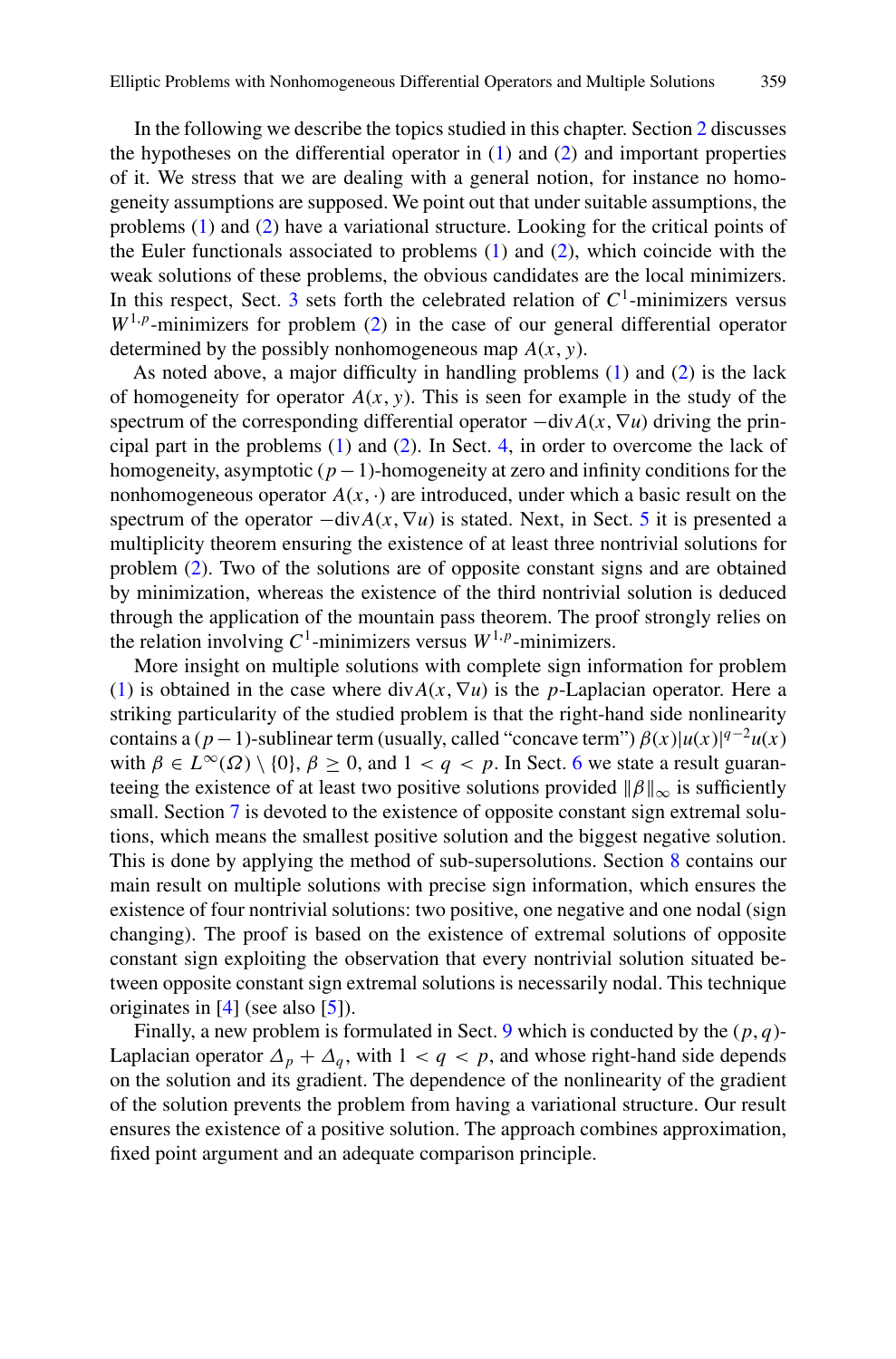#### <span id="page-3-0"></span>**2 Properties of the Differential Operator in (1) and (2)**

The map *A* entering the left-hand side of problems (1) and (2) is assumed to satisfy the following conditions:

- (H)  $A(x, y) = a(x, |y|)y$ , where  $a(x, t) > 0$  for all  $(x, t) \in \overline{\Omega} \times (0, +\infty)$ , and
- (i)  $A \in C^0(\overline{\Omega} \times \mathbb{R}^N, \mathbb{R}^N) \cap C^1(\overline{\Omega} \times (\mathbb{R}^N \setminus \{0\}), \mathbb{R}^N);$
- (ii) There exists a constant  $C_1 > 0$ , such that

$$
|D_y A(x, y)| \le C_1 |y|^{p-2} \quad \text{for every } x \in \overline{\Omega}, \text{and } y \in \mathbb{R}^N \setminus \{0\};
$$

(iii) There exists a constant  $C_0 > 0$  such that

$$
D_{\mathbf{y}}A(x,\mathbf{y})\xi \cdot \xi \ge C_0|\mathbf{y}|^{p-2}|\xi|^2 \quad \text{for every } x \in \overline{\Omega}, \mathbf{y} \in \mathbb{R}^N \setminus \{0\}, \text{and } \xi \in \mathbb{R}^N;
$$

(iv) There exists a constant  $C_2 > 0$  such that

$$
|D_x A(x, y)| \le C_2(1 + |y|^{p-1}) \quad \text{for every } x \in \overline{\Omega}, \text{ and } y \in \mathbb{R}^N \setminus \{0\};
$$

(v) There exist constants  $C_3 > 0$  and  $1 \ge t_0 > 0$  such that

$$
|D_x y A(x, y)| \le C_3 |y|^{p-1} (-\log|y|) \quad \text{for every } x \in \overline{\Omega},
$$
  

$$
y \in \mathbb{R}^N \setminus \{0\} \text{ with } 0 < |y| < t_0.
$$

The notation  $D_yA$  means the differential of the mapping  $A(x, y)$  with respect to the variable  $y \in \mathbb{R}^N$ , and here  $1 < p < +\infty$  is given in assumption (*F*). Notice that if *A* does not depend on  $x \in \Omega$ , then conditions  $(H)$  (iv), (v) are automatically satisfied.

We provide some examples of maps *A* complying with hypothesis (*H*).

*Example 2.1* Let  $\theta \in C^1(\overline{\Omega})$  with  $\theta > 0$ . Then the following mappings fulfil the conditions stated in (*H*).

- (i) For  $1 < p < +\infty$ :  $A(x, y) = \theta(x)|y|^{p-2}y$ ;
- (ii) For  $p \ge 2$ :  $A(x, y) = \theta(x)(|y|^{p-2}y + \ln(1+|y|^{p-2})y)$ ;
- (iii) For  $1 < \tau \le p \le q$  and  $\tau \ne 2$ :

$$
A(x, y) = \begin{cases} \theta(x)(|y|^{p-2}y + |y|^{q-2}y) & \text{if } |y| \le 1\\ \theta(x)(|y|^{p-2}y + \frac{q-2}{\tau-2}|y|^{\tau-2}y - \frac{q-\tau}{\tau-2}y) & \text{if } |y| > 1; \end{cases}
$$

(iv) The weighted sum of *p*-Laplacian and a generalized mean curvature operator:

$$
A(x, y) = \theta(x) \left( |y|^{p-2} y + c \frac{|y|^{p-2} y}{1 + |y|^p} \right),
$$

with  $0 < c < 4$   $p(p-1)$  if  $1 < p < 2$  and  $0 < c < \frac{4}{(p-1)^2}$  if  $p \ge 2$ .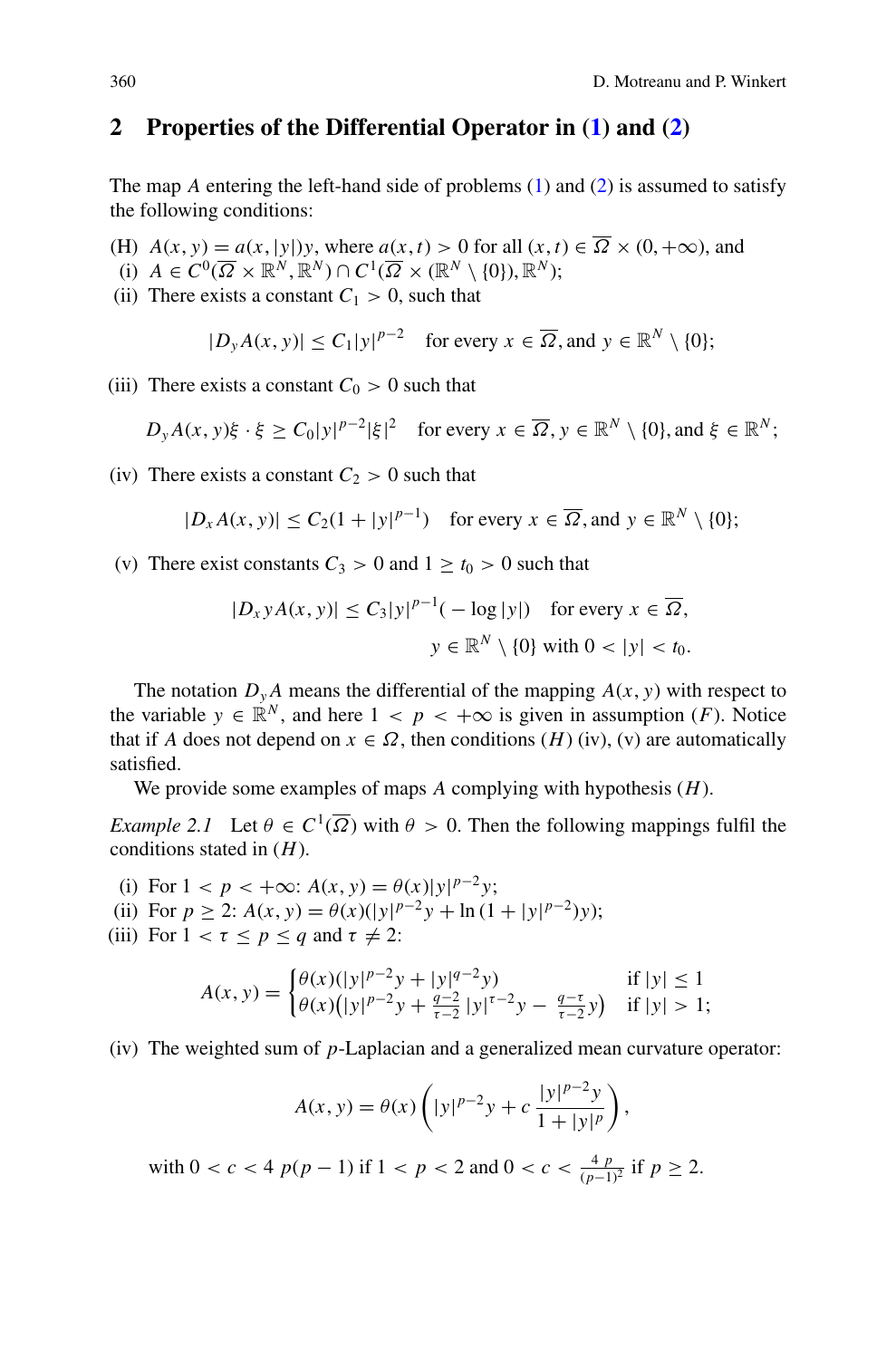The form of the operator *A* allows us to build a variational setting for problems (1) and (2). To this end, we note that the continuity of *A* guaranteed by hypothesis (*H*) (i) implies that the function  $(x, t) \mapsto a(x, t)t$  is continuous for all  $x \in \Omega$  and  $t > 0$ . This can be seen from the equality

$$
A(x, (t, 0, \dots, 0)) = (a(x, t)t, 0, \dots, 0) \quad \text{for all } x \in \overline{\Omega}, t > 0.
$$

Therefore for every  $x \in \overline{\Omega}$  and  $y \in \mathbb{R}^N$  it is well defined:

$$
G(x, y) := \int_0^{|y|} a(x, t) t \, dt.
$$

A straightforward computation shows that the gradient  $\nabla_{\mathbf{y}}G(\mathbf{x}, \mathbf{y})$  with respect to the variable  $y \in \mathbb{R}^N$  is given by

$$
\nabla_y G(x, y) = A(x, y) \text{ for all } x \in \overline{\Omega} \text{ and } y \in \mathbb{R}^N.
$$

Moreover, due to hypothesis (*H*) (iii),  $G(x, y)$  is convex in *y* for all *x* and satisfies:

$$
A(x, y) \cdot y \ge G(x, y) \quad \text{for all } (x, y) \in \overline{\Omega} \times \mathbb{R}^N. \tag{5}
$$

As a consequence of  $(H)$  and by means of  $(5)$  we have the following proposition that summarizes some significant facts regarding the operator *A* and the corresponding potential *G*.

**Proposition 2.1** *Let hypothesis (H) be satisfied. Then there hold:*

*(i)* The map  $y \mapsto A(x, y)$  *is maximal monotone and strictly monotone for all*  $x \in \overline{\Omega}$ *.* 

*(ii)*

$$
|A(x, y)| \le \frac{C_1}{p-1}|y|^{p-1} \quad \text{for all } (x, y) \in \overline{\Omega} \times \mathbb{R}^N.
$$

*(iii)*

$$
A(x, y) \cdot y \ge \frac{C_0}{p-1}|y|^p \quad \text{for all } (x, y) \in \overline{\Omega} \times \mathbb{R}^N.
$$

*(iv)*

$$
\frac{C_0}{p(p-1)}|y|^p \le G(x,y) \le \frac{C_1}{p(p-1)}|y|^p \quad \text{for all } (x,y) \in \overline{\Omega} \times \mathbb{R}^N.
$$

The following result mentioning an essential property of the differential operator  $div A(x, \nabla(\cdot))$  corresponding to the map *A* was proven in [\[20,](#page-22-0) Proposition 10]. This result is a key tool in checking the Palais–Smale condition for the Euler functional associated to problems  $(1)$  and  $(2)$ .

**Proposition 2.2** *Assume hypothesis* (*H*)*. Then the map*  $V : W^{1,p}(\Omega) \rightarrow$  $(W^{1,p}(\Omega))^*$  *defined by* 

$$
\langle V(u), v \rangle = -\langle \operatorname{div} A(x, \nabla u), v \rangle = \int_{\Omega} A(x, \nabla u) \cdot \nabla v dx
$$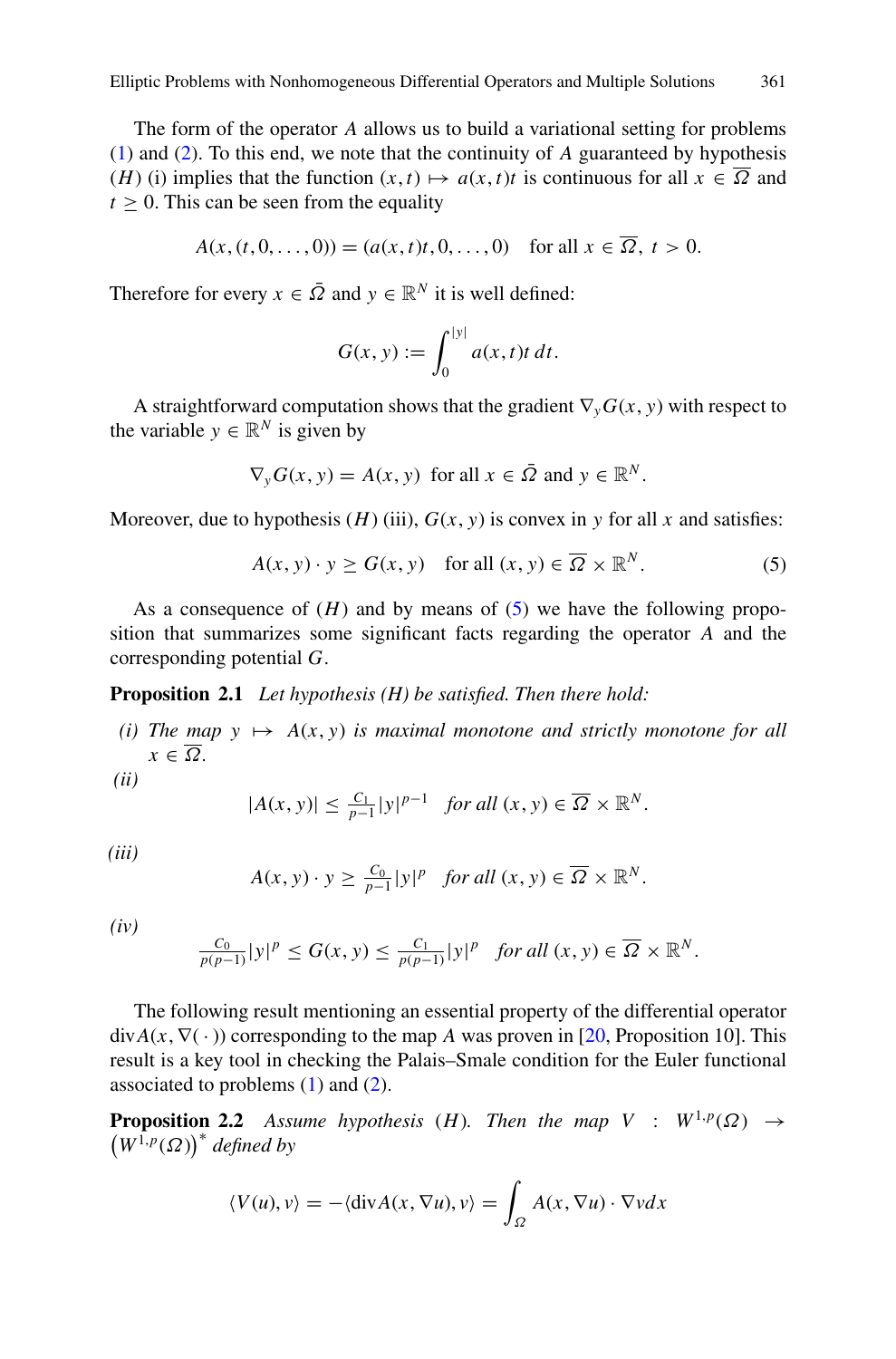<span id="page-5-0"></span>*for all u, v*  $\in W^{1,p}(\Omega)$ *, is maximal monotone and has the*  $(S)_+$  *property, that is, any sequence*  $(u_n) \subset W^{1,p}(\Omega)$  *such that*  $u_n \to u$  *in*  $W^{1,p}(\Omega)$  *and* 

$$
\limsup_{n\to\infty}\left\langle V(u_n),u_n-u\right\rangle\leq 0,
$$

*for some*  $u \in W^{1,p}(\Omega)$ *, fulfills*  $u_n \to u$  *in*  $W^{1,p}(\Omega)$ *.* 

Another useful related result is the following one whose proof is given in [\[23](#page-22-0)].

**Proposition 2.3** *Assume hypothesis* (*H*)*. For any number*  $\lambda > 0$ *, let the mapping*  $T_{\lambda}: W^{1,p}(\Omega) \to (W^{1,p}(\Omega))^*$  *be defined by* 

$$
\langle T_{\lambda}(u), v \rangle = \int_{\Omega} A(x, \nabla u) \cdot \nabla v \, dx + \lambda \int_{\Omega} |u|^{p-2} u v \, dx.
$$

*Then the inverse*  $T_{\lambda}^{-1}$  :  $(W^{1,p}(\Omega))^* \to W^{1,p}(\Omega)$  *of*  $T_{\lambda}$  *exists and is continuous.* 

## **3** *C*1**-Minimizers Versus** *W*1,*p***-Minimizers for Problem (2)**

This section is devoted to the famous result dealing with the comparison of local  $C<sup>1</sup>$ -minimizers and local  $W<sup>1,p</sup>$ -minimizers for Euler functionals associated to some elliptic boundary value problems. Precisely, we set forth such a result in the case of our problem (2). A similar result holds for the Dirichlet problem (1) with  $W_0^{1,p}(\Omega)$ in place of  $W^{1,p}(\Omega)$ .

Recall that the function  $f : \Omega \times \mathbb{R} \to \mathbb{R}$  entering problem (2) is subject to hypothesis (*F*) asserting the subcritical growth condition for *f*. Setting  $F(x, t) =$  $\int_0^t f(x, s) ds$ , we define the functional  $\varphi : W^{1,p}(\Omega) \to \mathbb{R}$  by

$$
\varphi(u) = \int_{\Omega} G(x, \nabla u) dx - \int_{\Omega} F(x, u) dx,
$$
\n(6)

with the function *G* introduced in Sect. [2.](#page-3-0) Under assumptions  $(H)$  and  $(F)$ , the functional  $\varphi$  is well defined on  $W^{1,p}(\Omega)$  and is of class  $C^1$ . Moreover, its critical points coincide with the (weak) solutions of problem (2), that is, we have  $\varphi'(u) = 0$ if and only if (4) holds true.

The main result of this section is the following.

**Theorem 3.1** *Assume that the conditions*  $(H)$  *and*  $(F)$  *are fulfilled. If*  $u_0 \in W^{1,p}(\Omega)$ *is a local*  $C^1(\overline{\Omega})$ *-minimizer of*  $\varphi$  *in* (6), that is, there exists  $r_0 > 0$  such that

$$
\varphi(u_0) \le \varphi(u_0 + h) \quad \text{for all } h \in C^1(\overline{\Omega}) \text{ with } ||h||_{C^1(\overline{\Omega})} \le r_0,
$$

*then*  $u_0 \in C^1(\overline{\Omega})$  *with*  $\frac{\partial u_0}{\partial n} = 0$  *on*  $\partial \Omega$ *, and it is a local*  $W^{1,p}(\Omega)$ *-minimizer of*  $\varphi$ *, that is, there exists*  $r_1 > 0$  *such that* 

$$
\varphi(u_0) \le \varphi(u_0 + h) \quad \text{for all } h \in W^{1,p}(\Omega) \text{ with } ||h||_{W^{1,p}(\Omega)} \le r_1.
$$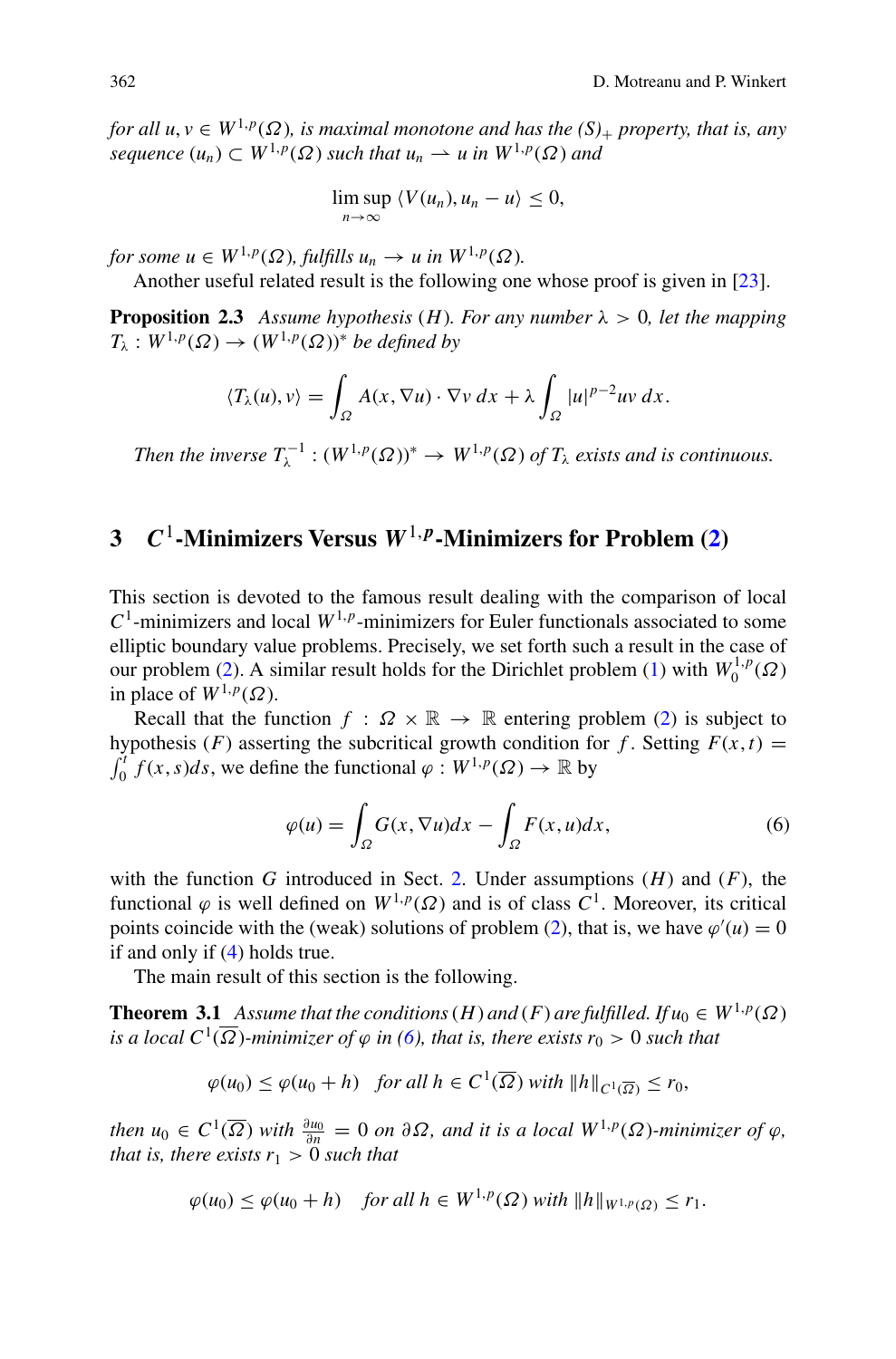#### *Proof* (sketch)

Since  $C^1(\overline{\Omega})$  is dense in  $W^{1,p}(\Omega)$ , it follows that  $\varphi'(u_0) = 0$ , or equivalently

$$
-\text{div}A(x,\nabla u_0(x)) = f(x,u_0(x)) \text{ in } \Omega, \ \frac{\partial u_0}{\partial n} = 0 \text{ on } \partial \Omega.
$$

Suppose that  $u_0$  is not a local  $W^{1,p}(\Omega)$ -minimizer of  $\varphi$ . Because the functional  $\varphi$  is sequentially weakly lower semicontinuous, for  $\varepsilon > 0$  small we can find  $h_{\varepsilon} \in$  $\overline{B}_{\varepsilon}^{r} := \{u \in W^{1,p}(\Omega) : ||u||_{L^{r}(\Omega)} \leq \varepsilon\}$  such that

$$
\varphi(u_0 + h_{\varepsilon}) = \inf \{ \varphi(u_0 + u) : \ u \in \overline{B}_{\varepsilon}' \} < \varphi_0(u_0). \tag{7}
$$

The Lagrange multiplier rule yields  $\lambda_{\varepsilon} \leq 0$  with

$$
\varphi'(u_0+h_\varepsilon)=\lambda_\varepsilon|h_\varepsilon|^{r-2}h_\varepsilon,
$$

which results in

$$
-\text{div}A(x,\nabla(u_0+h_\varepsilon)(x))=f(x,(u_0+h_\varepsilon)(x))+\lambda_\varepsilon|h_\varepsilon(x)|^{r-2}h_\varepsilon(x)\quad\text{in }\Omega.
$$

Setting  $\tilde{A}(x, y) := A(x, \nabla u_0(x) + y) - A(x, \nabla u_0(x))$ , it is seen that  $\tilde{A}$  satisfies

$$
-\text{div}\tilde{A}(x,\nabla h_{\varepsilon})=f(x,u_0+h_{\varepsilon})-f(x,u_0)+\lambda_{\varepsilon}|h_{\varepsilon}|^{r-2}h_{\varepsilon}\quad\text{in }\Omega.
$$

Now we can show that there exists a constant  $d_0 > 0$  such that  $|\lambda_{\varepsilon}| |h_{\varepsilon}(x)|^{r-1} \leq d_0$ for all  $x \in \Omega$  and  $\varepsilon > 0$  small.

At this point, in view of Lieberman [\[17,](#page-22-0) Theorem 2] there exist  $\theta \in (0, 1)$  and  $M > 0$  such that

$$
h_{\varepsilon} \in C^{1,\theta}(\overline{\Omega}) \text{ and } \|h_{\varepsilon}\|_{C^{1,\theta}(\overline{\Omega})} \le M \text{ for all } \varepsilon > 0 \text{ small.}
$$
 (8)

Exploiting that  $C^{1,\theta}(\overline{\Omega})$  is embedded compactly in  $C^1(\overline{\Omega})$ , we infer that  $u_0+h_\varepsilon \to$  $u_0$  in  $C^1(\overline{\Omega})$  as  $\varepsilon \to 0$ . Consequently, assertion (7) yields  $\varphi(u_0) \leq \varphi_0(u_0 + h_{\varepsilon})$  for  $\varepsilon$ sufficiently small, which contradicts the choice of  $h_{\varepsilon}$ . This completes the proof.

Theorem 3.1 was proven in [\[20](#page-22-0), Proposition 24] (see also [\[22,](#page-22-0) Theorem 3.1]). We emphasize that if  $C_0 = C_1 = p - 1$  in assumption (*H*), the operator  $V =$  $div A(x, \nabla(\cdot)) : W^{1,p}(\Omega) \to (W^{1,p}(\Omega))^*$ , with *A* in hypothesis (*H*), becomes the *p*-Laplacian operator on  $W^{1,p}(\Omega)$ . For *p*-Laplacian operator and Neumann problems, the result can be found in [\[26\]](#page-22-0). The counterpart result for Dirichlet problems in the case  $p = 2$  is due to Brezis and Nirenberg [\[3\]](#page-21-0), which was extended to  $1 < p < +\infty$ by García Azorero, Peral Alonso, and Manfredi [\[10](#page-21-0)] (see also [\[14](#page-21-0)] for  $p \ge 2$ ). For different extensions and related results we refer to [\[2,](#page-21-0) [8](#page-21-0), [12](#page-21-0), [15,](#page-21-0) [16,](#page-22-0) [21](#page-22-0), [31](#page-22-0), [32\]](#page-22-0). Theorem 3.1 is very useful in the study of problem (2), especially for obtaining the existence of multiple solutions through variational methods, for example by using the mountain pass theorem, combined with the method of sub-supersolutions.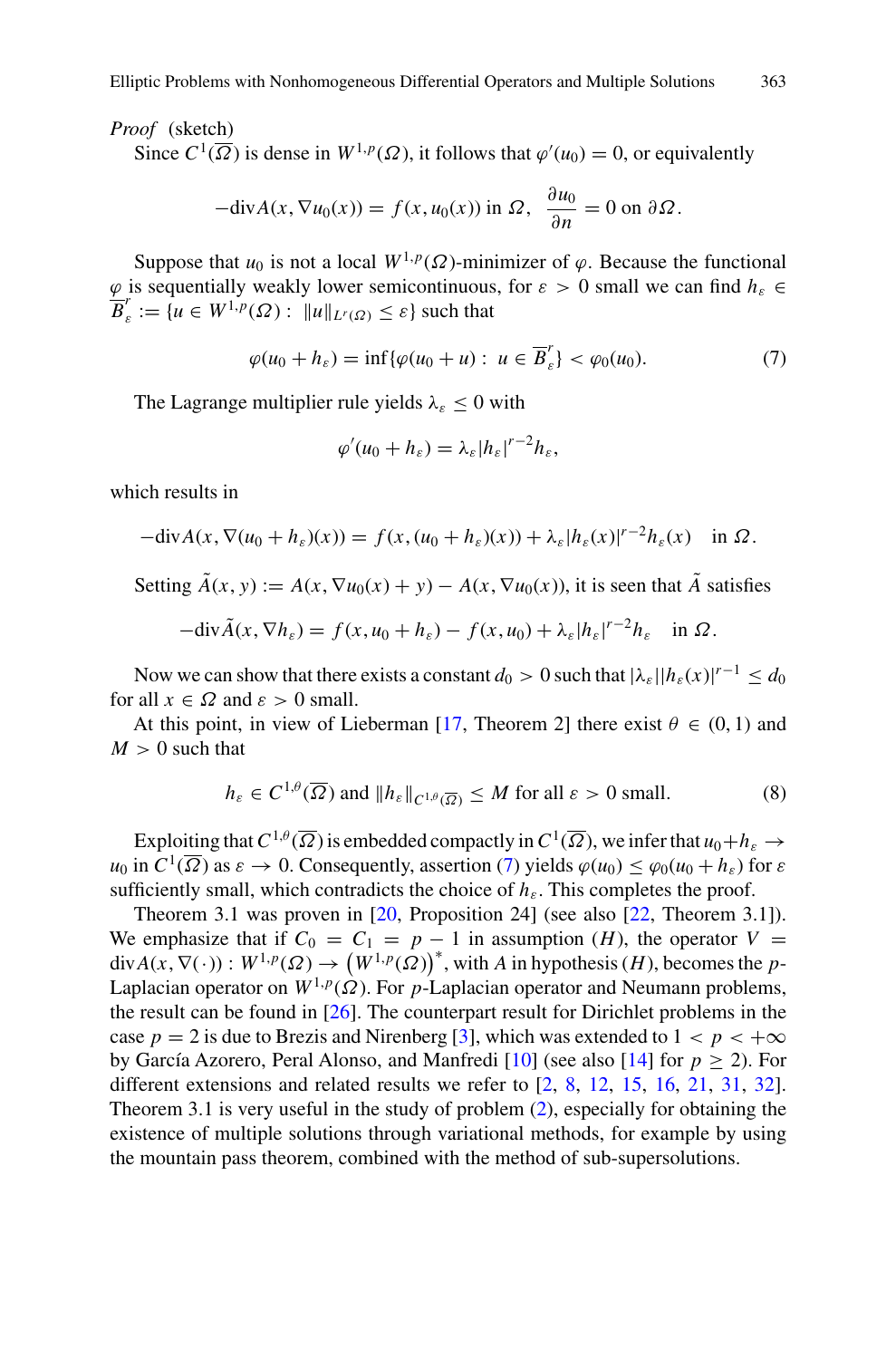#### <span id="page-7-0"></span>**4 Asymptotically Homogeneous Case**

The eigenvalue problem with Dirichlet boundary condition for the nonlinear operator  $div A(x, \nabla(\cdot))$  means the existence of  $\lambda \in \mathbb{R}$  for which

$$
\begin{cases}\n-\text{div}A(x,\nabla u) = \lambda |u|^{p-2}u & \text{in }\Omega, \\
u = 0 & \text{on }\partial\Omega,\n\end{cases} (EV;\lambda)
$$

has a nontrivial solution. The eigenvalue problem  $(EV; \lambda)$  is hard because the operator  $A(x, \cdot)$ , so div $A(x, \nabla(\cdot))$ , is not homogeneous. Even in the case of the *p*-Laplacian  $\Delta_p$ , which is ( $p - 1$ )-homogeneous, the spectrum is not completely known (it is known what is called the beginning of the spectrum of  $-\Delta_p$  as can be seen in [\[7\]](#page-21-0), see also [\[25,](#page-22-0) [24\]](#page-22-0)).

In order to overcome the lack of homogeneity in  $(EV; \lambda)$  it was introduced in [\[23](#page-22-0)] an asymptotic (*p* − 1)-homogeneity at zero condition for the nonhomogeneous operator  $A(x, \cdot)$ :

(*AH*0) There exist a positive function  $a_0 \in C^1(\overline{\Omega}, \mathbb{R})$  and a continuous function  $\tilde{a}_0(x, t)$  on  $\overline{\Omega} \times [0, +\infty)$  such that

$$
A(x, y) = a_0(x)|y|^{p-2}y + \tilde{a}_0(x, |y|)y \quad \text{for all } x \in \Omega, y \in \mathbb{R}^N,
$$
  

$$
\lim_{t \to 0^+} \frac{\tilde{a}_0(x, t)}{t^{p-2}} = 0 \quad \text{uniformly in } x \in \overline{\Omega}.
$$

Under assumption  $(AH0)$ , with the weight function  $a_0$  we define

$$
\lambda_1(a_0) := \inf \left\{ \int_{\Omega} a_0(x) |\nabla u|^p \, dx \, ; \, \|u\|_p = 1 \right\}.
$$

Also in order to overcome the lack of homogeneity in  $(EV; \lambda)$  it was introduced in [\[23](#page-22-0)] an asymptotic (*p*−1)-homogeneity at infinity condition for the nonhomogeneous operator  $A(x, \cdot)$ :

(*AH*) There exist a positive function  $a_{\infty} \in C^1(\overline{\Omega}, \mathbb{R})$  and a continuous function  $\tilde{a}(x, t)$  on  $\overline{\Omega} \times \mathbb{R}$  such that

$$
A(x, y) = a_{\infty}(x)|y|^{p-2}y + \tilde{a}(x, |y|)y \quad \text{for all } x \in \Omega, y \in \mathbb{R}^{N},
$$
  

$$
\lim_{t \to +\infty} \frac{\tilde{a}(x, t)}{t^{p-2}} = 0 \quad \text{uniformly in } x \in \overline{\Omega}.
$$

Under assumption  $(AH)$ , with the weight function  $a_{\infty}$ , we define

$$
\lambda_1(a_\infty) := \inf \left\{ \int_{\Omega} a_\infty(x) |\nabla u|^p \, dx \, ; \, \|u\|_p = 1 \right\}.
$$

We cite from [\[23](#page-22-0)] the following result on the spectrum of the nonlinear operator  $div A(x, \nabla(\cdot)).$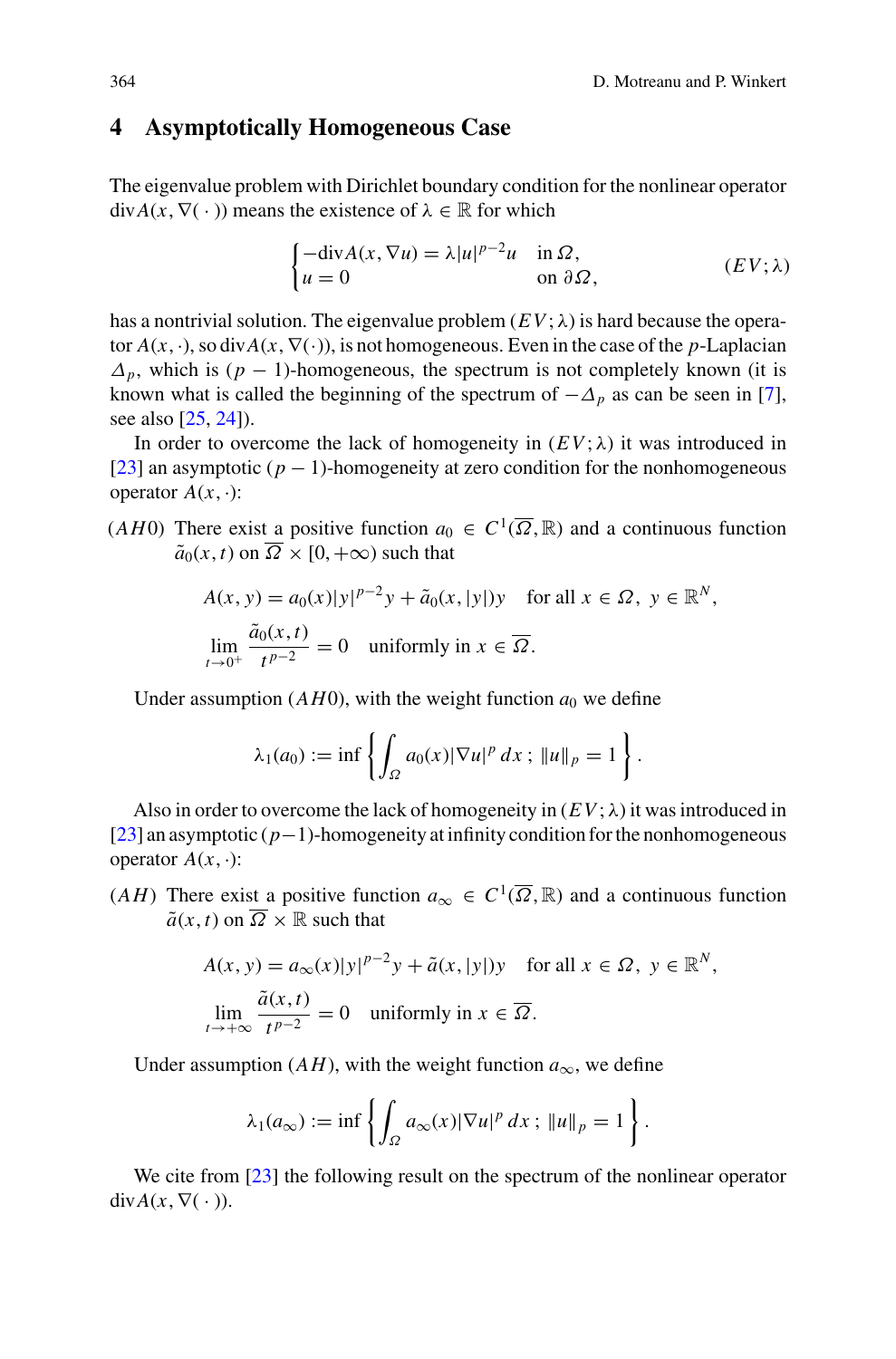<span id="page-8-0"></span>**Theorem 4.1** *Assume* (*H*)*,* (*AH*0*),* (*AH*) *and that*  $\lambda_1(a_0) \neq \lambda_1(a_\infty)$ *. Then, for every λ between*  $λ_1(a_0)$  *and*  $λ_1(a_∞)$ *, problem* (*EV*;  $λ$ ) *has a nontrivial positive solution, therefore*  $\lambda$  *is an eigenvalue of the operator*  $-\text{div}A(x, \nabla(\cdot))$ *.* 

Theorem 4.1 is important because it shows that generally the spectrum of the operator  $-\text{div}(A(x, \nabla u))$  on  $W_0^{1,p}(\Omega)$  is not discreet. However, Theorem 4.1 cannot be applied to the negative *p*-Laplacian  $-\Delta_p$  on  $W_0^{1,p}(\Omega)$  because in this case  $λ_1(a_0) = λ_1(a_\infty)$ .

#### **5 A Three Solutions Theorem**

In this section we present an existence and multiplicity result for the Neumann problem (2), on a bounded domain  $\Omega \subset \mathbb{R}^N$  with a  $C^2$ -boundary  $\partial \Omega$ , involving the nonhomogeneous operator *A* introduced in Sect. [2.](#page-3-0) We suppose that the nonlinearity  $f(x, u)$  in the right-hand side of the equation in (2) satisfies the following conditions:

 $(H_f)$  *f* :  $\Omega \times \mathbb{R} \to \mathbb{R}$  is a Carathéodory function such that  $f(x, 0) = 0$  a.e. in  $\Omega$ and

- (i) |*f* (*x*,*s*)| ≤ *a*(*x*) + *C*|*s*| *<sup>r</sup>*−<sup>1</sup> for a.a. *x* ∈ *Ω*, all *s* ∈ R, with *a* ∈ *L*<sup>∞</sup>(*Ω*)+,*C >* 0, and  $1 \le r < p^*$ ;
- (ii) If  $F(x, t) = \int_0^t \hat{f}(x, s)ds$ , there exists  $\theta \in L^{\infty}(\Omega)$ ,  $\theta \le 0, \theta \ne 0$ , such that

$$
\limsup_{|s| \to \infty} \frac{pF(x, s)}{|s|^p} \le \theta(x) \quad \text{uniformly for a.a. } x \in \Omega;
$$

(iii) There exist  $\delta_0 > 0$  and  $\eta > \lambda_1$  such that (with  $C_1$  as in  $(H)$ )

$$
\frac{C_1\eta}{p(p-1)}|s|^p \le F(x,s) \quad \text{for a.a. } x \in \Omega, \text{all } |s| \le \delta_0;
$$

(iv) There exists  $\lambda > 0$  such that

$$
(f(x, s) + \lambda |s|^{p-2} s)s \ge 0
$$
 for a.a.  $x \in \Omega$ , all  $s \in \mathbb{R}$ .

*Example 5.1* A simple example of function satisfying assumption  $(H_f)$  is the following one:

$$
f(s) = \begin{cases} \hat{\eta}|s|^{p-2}s & \text{if } |s| \le 1\\ C|s|^{q-2}s - (C - \hat{\eta})|s|^{p-2}s & \text{if } |s| > 1, \end{cases}
$$

where  $\hat{\eta} > \frac{C_1 \lambda_1}{p-1}$ ,  $C > \hat{\eta}$ , and  $1 < q < p$ .

The subsequent result on multiple solutions to problem  $(2)$  can be found in [\[22](#page-22-0), Theorem 4.2]. In the statement of it we use the space

$$
C_n^1(\overline{\Omega}) = \{ u \in C^1(\overline{\Omega}) : \ \frac{\partial u}{\partial n} = 0 \text{ on } \partial \Omega \}.
$$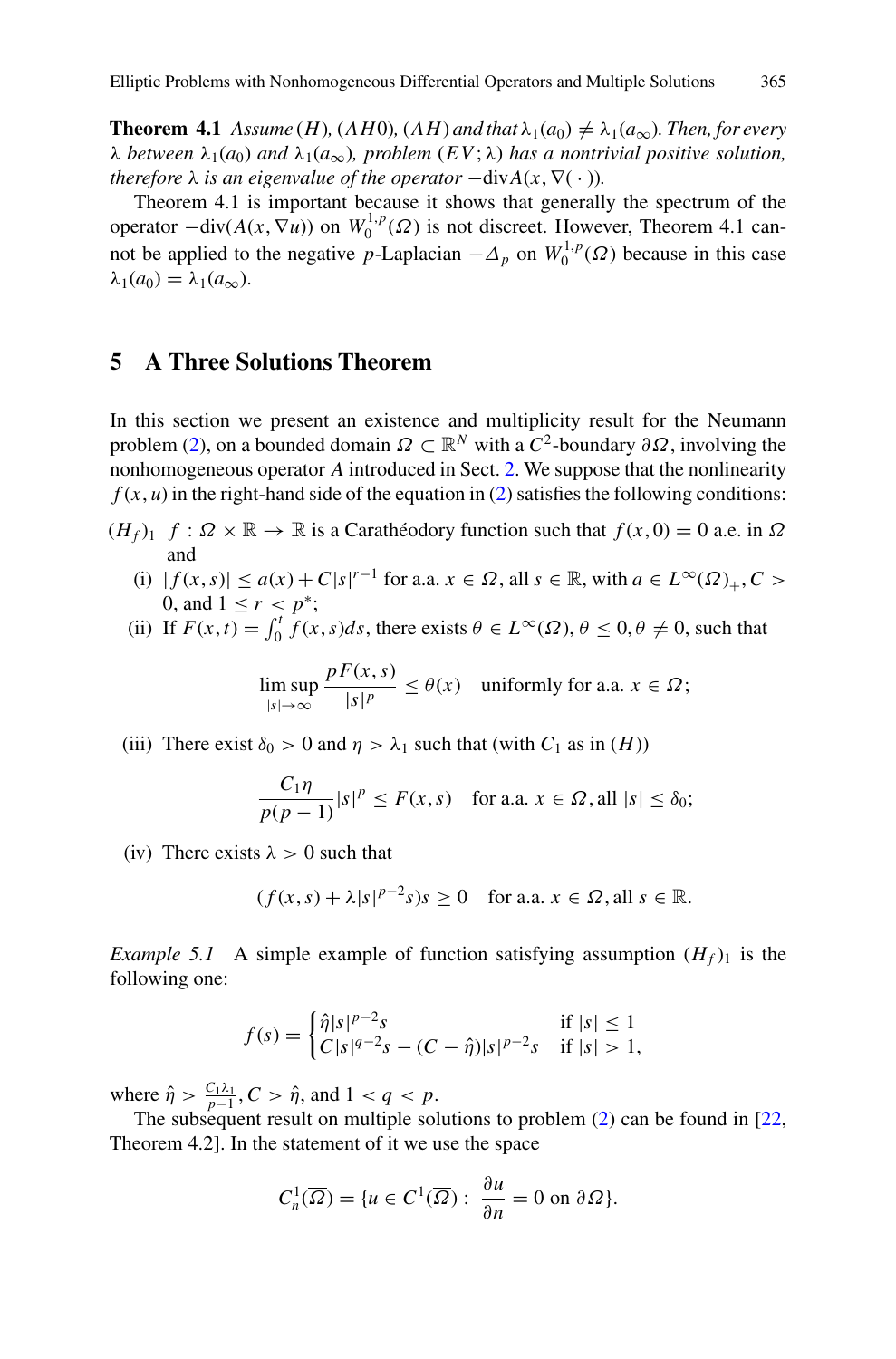The Banach space  $C^1(\overline{\Omega})$  is an ordered Banach space with the positive cone

$$
C_+ = \{ u \in C^1(\overline{\Omega}) : u(x) \ge 0 \text{ for all } x \in \overline{\Omega} \}.
$$

This cone has a nonempty interior which is given by

$$
int C_{+} = \{ u \in C_{+} : u(x) > 0 \text{ for all } x \in \overline{\Omega} \}.
$$

**Theorem 5.1** *Let the hypotheses*  $(H)$  *and*  $(H_f)$ <sup>1</sup> *be satisfied. Then problem*  $(2)$ *possesses at least three nontrivial smooth solutions*  $u_0 \in \text{int}C_+$ ,  $v_0 \in -\text{int}C_+$  *and*  $y_0 \in C^1_n(\overline{\Omega})$ .

*Proof* (sketch)

For  $\lambda > 0$  as in  $(H_f)$ <sub>1</sub>(iv), we introduce the function

$$
f_+^{\lambda}(x,s) = \begin{cases} 0 & \text{if } s \le 0\\ f(x,s) + \lambda s^{p-1} & \text{if } s > 0. \end{cases}
$$

Let  $F_+^{\lambda}(x,t) = \int_0^t f_+^{\lambda}(x,s) ds$ . Consider the *C*<sup>1</sup>-functional  $\varphi_+^{\lambda}: W^{1,p}(\Omega) \to \mathbb{R}$ defined by

$$
\varphi_+^{\lambda}(u) = \int_{\Omega} G(x, \nabla u) dx + \frac{\lambda}{p} ||u||_p^p - \int_{\Omega} F_+^{\lambda}(x, u) dx \text{ for all } u \in W^{1, p}(\Omega).
$$

By hypotheses  $(H_f)$ <sub>1</sub>(i), (ii) and Proposition 2.1,  $\varphi^{\lambda}_+$  is coercive and so we can find  $u_0 \in W^{1,p}(\Omega)$  such that

$$
\varphi_+^{\lambda}(u_0)=\inf_{W^{1,p}(\Omega)}\varphi_+^{\lambda}.
$$

From  $(H_f)_1$ (iii) we have that  $\varphi_+^{\lambda}(u_0) < 0$ , hence  $u_0 \neq 0$ . Also we note that

$$
V(u_0) + \lambda |u_0|^{p-2} u_0 = f_+^{\lambda}(x, u_0).
$$

Therefore  $u_0$  is a nontrivial solution of problem (2) with  $u \in L^{\infty}(\Omega)$  (see [\[33\]](#page-22-0)).

On account of the nonlinear regularity theory (see [\[17\]](#page-22-0)), we infer that  $u_0 \in C_+\setminus\{0\}$ , while hypothesis  $(H_f)$ <sup>1</sup> (iv) implies

$$
-\text{div}A(x,\nabla u_0(x)) + \lambda u_0(x)^{p-1} = f(x,u_0(x)) + \lambda u_0(x)^{p-1} \ge 0 \text{ a.e. in } \Omega.
$$

Invoking the nonlinear maximum principle in [\[20,](#page-22-0) Theorem A], we conclude that  $u_0 \in \text{int}C_+$ . Similarly, we get  $v_0 \in -\text{int}C_+$ .

Recall the *C*<sup>1</sup>-energy functional  $\varphi : W^{1,p}(\Omega) \to \mathbb{R}$  associated with problem (2) defined in (6) and note that  $\varphi|_{C_+} = \varphi_+^{\lambda}|_{C_+}$ . So  $u_0 \in \text{int}C_+$  is a local  $C^1(\overline{\Omega})$ -minimizer of  $\varphi$ . On the basis of Theorem 3.1, we infer that  $u_0$  is a local  $W^{1,p}(\Omega)$ -minimizer of  $\varphi$ . Similarly, we have that  $v_0 \in -\text{int}C_+$  is a local  $W^{1,p}(\Omega)$ -minimizer of  $\varphi$ .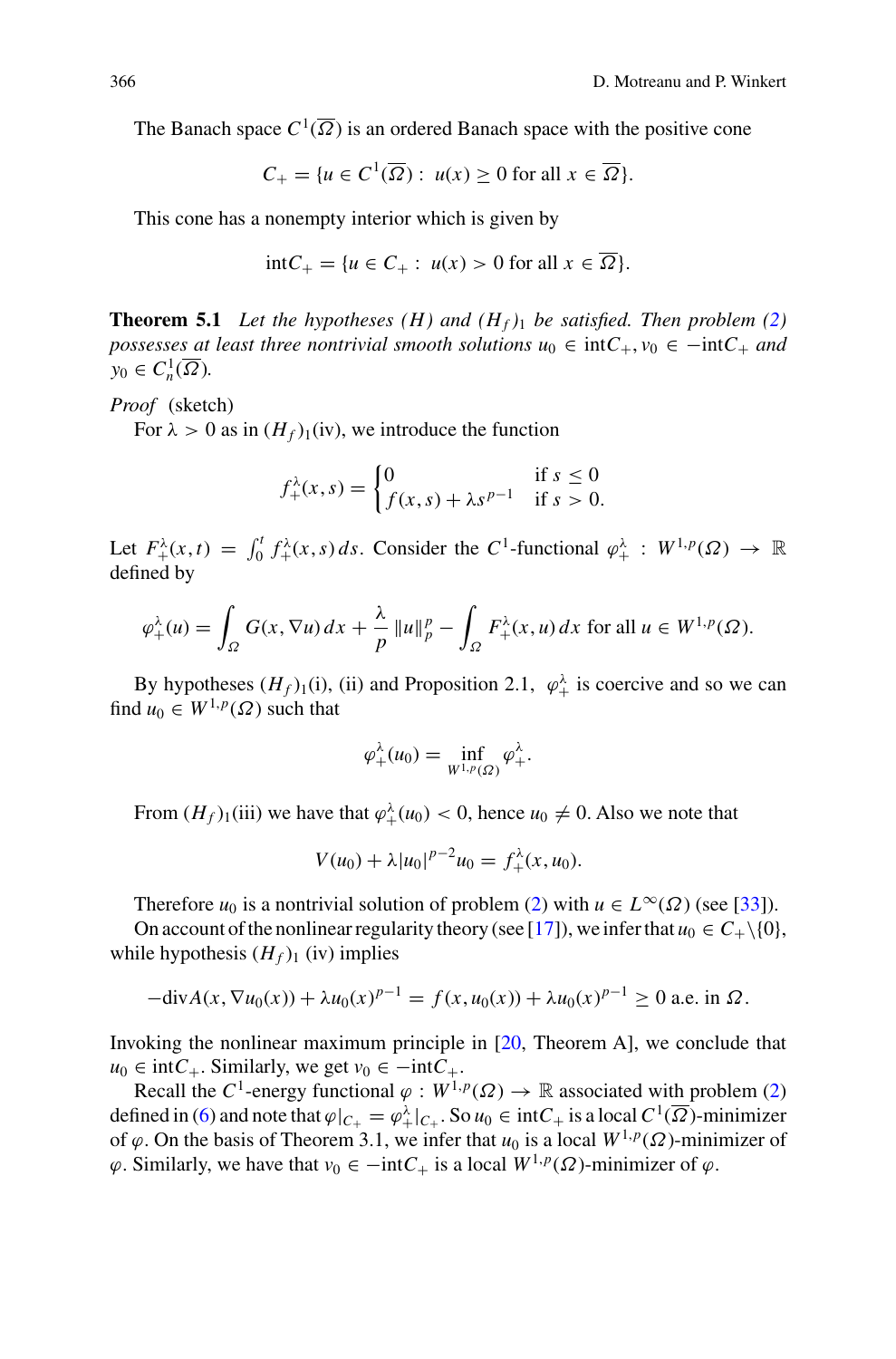Now we will provide a third nontrivial solution of problem (2). Without any loss of generality, we may assume that  $\varphi$  has a finite critical set. Then we can find  $\rho > 0$ such that

$$
\varphi(v_0) \le \varphi(u_0) < \inf \left[ \varphi(u) : \|u - u_0\| = \rho \right] =: m_\rho. \tag{9}
$$

Moreover, we have that  $\varphi$  is coercive; hence it satisfies the Palais–Smale condition. Consequently, the mountain pass theorem can be applied giving  $y_0 \in W^{1,p}(\Omega)$  such that  $\varphi(y_0) \ge m_\rho$  and  $\varphi'(y_0) = 0$ . As before, through the nonlinear regularity theory, it follows that  $y_0 \in C_n^1(\overline{\Omega})$  is a solution of problem (2). By (9), it turns out that  $y_0 \notin \{u_0, v_0\}.$ 

It remains to show that  $y_0 \neq 0$ . From the mountain pass theorem we have the minimax characterization

$$
\varphi(y_0) = \inf_{\gamma \in \Gamma} \max_{t \in [0,1]} \varphi(\gamma(t)),
$$

where

$$
\Gamma = \{ \gamma \in C([0,1], W^{1,p}(\Omega)) : \gamma(0) = v_0, \gamma(1) = u_0 \}.
$$

If we can produce a path  $\gamma_0 \in \Gamma$  such that  $\varphi|_{\gamma_0} < 0$ , then  $\varphi(y_0) < 0 = \varphi(0)$  and so  $y_0 \neq 0$  and we are done.

In what follows we generate such a path  $\gamma_0 \in \Gamma$ . Consider the sets  $M =$ *W*<sup>1,*p*</sup>( $\Omega$ )∩∂ $B_1^{L^p}$  endowed with the relative  $W^{1,p}(\Omega)$ -topology and  $M_c = M \cap C^1(\overline{\Omega})$ furnished with the relative  $C^1(\overline{\Omega})$ -topology. We notice that  $M_c$  is dense in M. So, if we set

$$
\hat{\Gamma} = \{ \hat{\gamma} \in C([-1, 1], M) : \hat{\gamma}(-1) = -\hat{u}_0, \ \hat{\gamma}(1) = \hat{u}_0 \},
$$

and

$$
\hat{\Gamma}_c = \{ \hat{\gamma} \in C([-1, 1], M_c) : \hat{\gamma}(-1) = -\hat{u}_0, \ \hat{\gamma}(1) = \hat{u}_0 \},
$$

we have that  $\hat{\Gamma}_c$  is dense in  $\hat{\Gamma}$ . Then, from [\[1\]](#page-21-0), given  $\varepsilon > 0$  we can find  $\hat{\gamma}_0 \in \hat{\Gamma}_c$  with

$$
\max[\|\nabla u\|_p^p: u \in \hat{\gamma}_0([-1,1])] \leq \lambda_1 + \varepsilon.
$$

Here  $\lambda_1$  stands for the second eigenvalue (the first nontrivial eigenvalue) of  $-\Delta_p$ on  $W^{1,p}(\Omega)$ . The corresponding result for the Dirichlet problem can be found in [\[7\]](#page-21-0). For  $\eta > \lambda_1$  in  $(H_f)$ <sub>1</sub>(iii), let  $\varepsilon > 0$  with  $\lambda_1 + \varepsilon < \eta$ . Also let  $\xi > 0$  be such that  $\zeta |u(x)| \leq \delta_0$  for all  $x \in \overline{\Omega}$ , all  $u \in \hat{\gamma}_0([-1, 1])$ , with  $\delta_0 > 0$  in  $(H_f)_1(iii)$ . Then by  $(H_f)$ <sub>1</sub>(iii) we deduce that  $\varphi(\xi u) < 0$  for all  $u \in \hat{\gamma}_0([-1, 1])$ . It follows that  $\overline{\gamma}_0 = \xi \hat{\gamma}_0$ is a path from  $-\xi \hat{u}_0$  to  $\xi \hat{u}_0$  with  $\varphi|_{\overline{v}_0} < 0$ .

Without loss of generality we may assume that  $\{0, u_0\}$  are the only critical points of  $\varphi_+^{\lambda}$  (if  $y \in W^{1,p}(\Omega)$  is another critical point of  $\varphi_+^{\lambda}$ , then  $y \in \text{int}C_+$ , thus it is a third nontrivial smooth solution). Set  $a := \varphi_+^{\lambda}(u_0) = \varphi(u_0) < 0 = \varphi_+^{\lambda}(0)$ . Hence we can apply the second deformation theorem (see, e.g., [\[11,](#page-21-0) p. 628]) and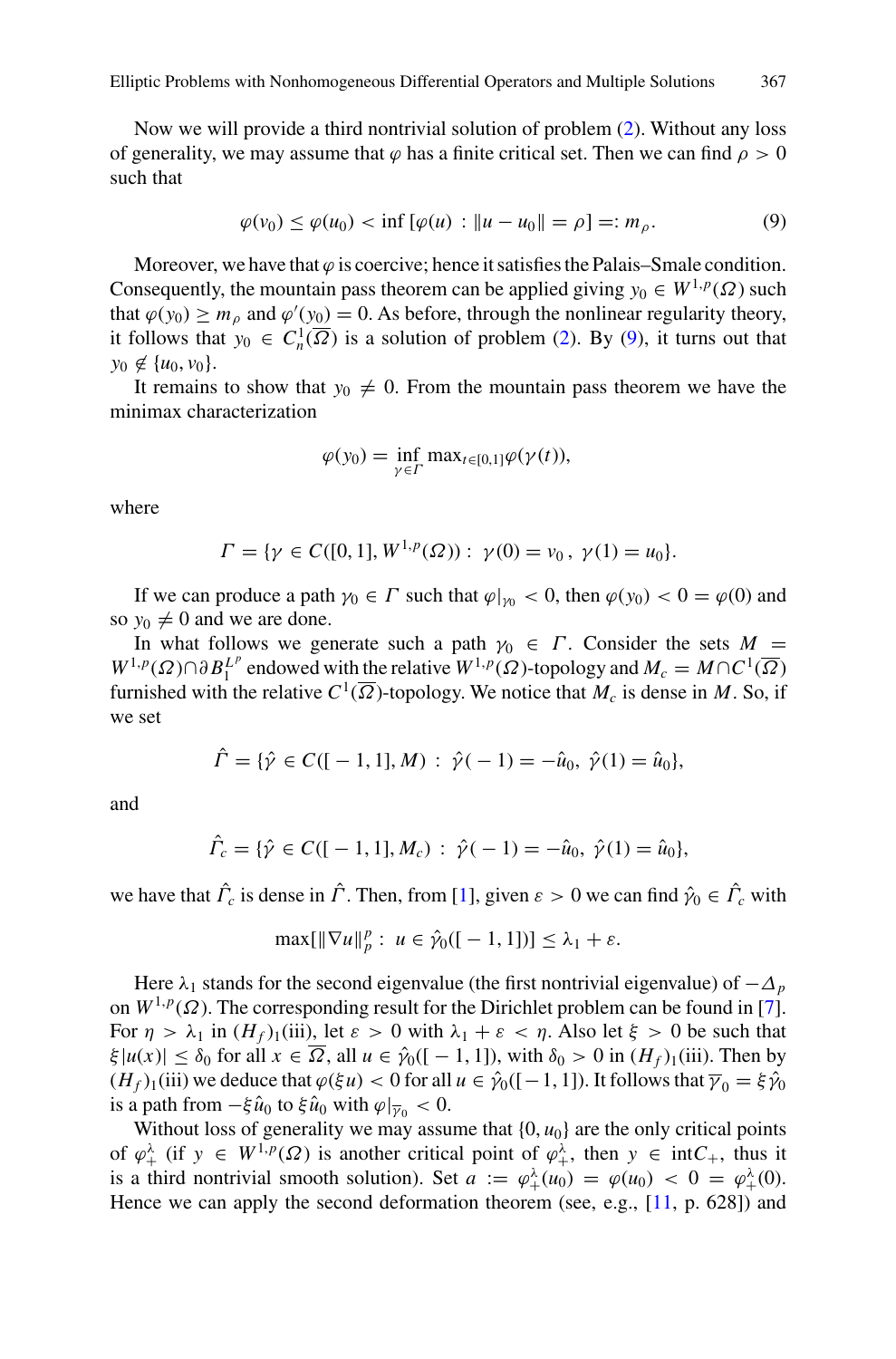<span id="page-11-0"></span>obtain a homotopy  $h : [0, 1] \times ((\varphi^{\lambda}_{+})^0 \setminus K^0_{\varphi^{\lambda}_{+}}) \to (\varphi^{\lambda}_{+})^0$  satisfying the properties stated in that theorem, where  $(\varphi_+^{\lambda})^0 = (\varphi_+^{\lambda})^{-1}(-\infty, 0]$  and  $K_{\varphi_+^{\lambda}}^0$  denotes the set of critical points at the level 0. Let  $\gamma_+(t) = (h(t, \xi \hat{u}_0))^+$  for all  $t \in [0, 1]$ . Then  $\gamma_{+}(0) = \xi \hat{u}_0$  ( $\hat{u}_0$  is the *L<sup>p</sup>*-normalized eigenfunction of the negative Neumann *p*-Laplacian corresponding to the eigenvalue 0, that is,  $\hat{u}_0(x) = 1/|\Omega|_N^{1/p}$  and  $\gamma_+(1) = u_0$  because  $(\varphi_+^{\lambda})^a = (\varphi_+^{\lambda})^{-1}(-\infty, a] = \{u_0\}$ . Consequently, we get

$$
\varphi|_{\gamma_+}<0.
$$

In a similar fashion we produce a path  $\gamma$ <sub>−</sub> joining  $\nu_0$  and  $-\xi \hat{u}_0$  such that

$$
\varphi|_{\gamma_-}<0.
$$

Finally, we concatenate  $\gamma_-, \overline{\gamma}_0$  and  $\gamma_+$  to construct a path  $\gamma_0 \in \Gamma$  satisfying  $\varphi|_{\gamma_0}$  < 0, which completes the proof.

#### **6 Positive Solutions**

In this section we seek multiple positive solutions for the special case of problem (1) where in place of the general operator div $A(x, \nabla u)$  we take the *p*-Laplacian  $\Delta_p$ with  $1 < p < +\infty$ .

Let  $\Omega \subset \mathbb{R}^N$  be a bounded domain with a  $C^2$ -boundary  $\partial \Omega$ . Given  $\beta \in L^{\infty}(\Omega) \setminus$  $\{0\}, \beta \geq 0$ , we consider for  $1 < q < p$  the nonlinear Dirichlet problem:

$$
\begin{cases}\n-\Delta_p u(x) = \beta(x)|u(x)|^{q-2}u(x) + f(x, u(x)) & \text{in } \Omega, \\
u = 0 & \text{on } \partial\Omega,\n\end{cases}
$$
\n(10)

where  $\Delta_p$  denotes the *p*-Laplace differential operator defined on  $W_0^{1,p}(\Omega)$  by

$$
\Delta_p u = \operatorname{div}(|\nabla u|^{p-2} \nabla u).
$$

Note that in (10), the right-hand side nonlinearity contains a  $(p - 1)$ -sublinear term (usually, called "concave term")  $\beta(x)|u(x)|^{q-2}u(x)$ , with  $1 < q < p$ , and an additional Carathéodory term *f* (*x*, *u*).

Denote by  $\lambda_1$  the first eigenvalue of the negative Dirichlet *p*-Laplacian operator  $(-\Delta_p, W_0^{1,p}(\Omega))$  and by  $\hat{u}_1$  the *L*<sup>*p*</sup>-normalized positive eigenfunction corresponding to  $\lambda_1$ . Through the nonlinear regularity theory (see [\[17\]](#page-22-0)) and the nonlinear strong maximum principle of Vazquez [\[30\]](#page-22-0), we have that  $\hat{u}_1 \in \text{int}C_+$ , where this time we denote

$$
C_{+} = \{ u \in C^{1}(\overline{\Omega}) : u(x) \ge 0 \text{ for all } x \in \overline{\Omega} \text{ and } u(x) = 0 \text{ on } \partial \Omega \}. \tag{11}
$$

This cone has a nonempty interior equal to

int $C_+$  = {*u* ∈ *C*<sub>+</sub> : *u*(*x*) > 0 for all *x* ∈ *Ω* and  $\frac{\partial u}{\partial n}(x)$  < 0 for all *x* ∈  $\partial \Omega$ }*.*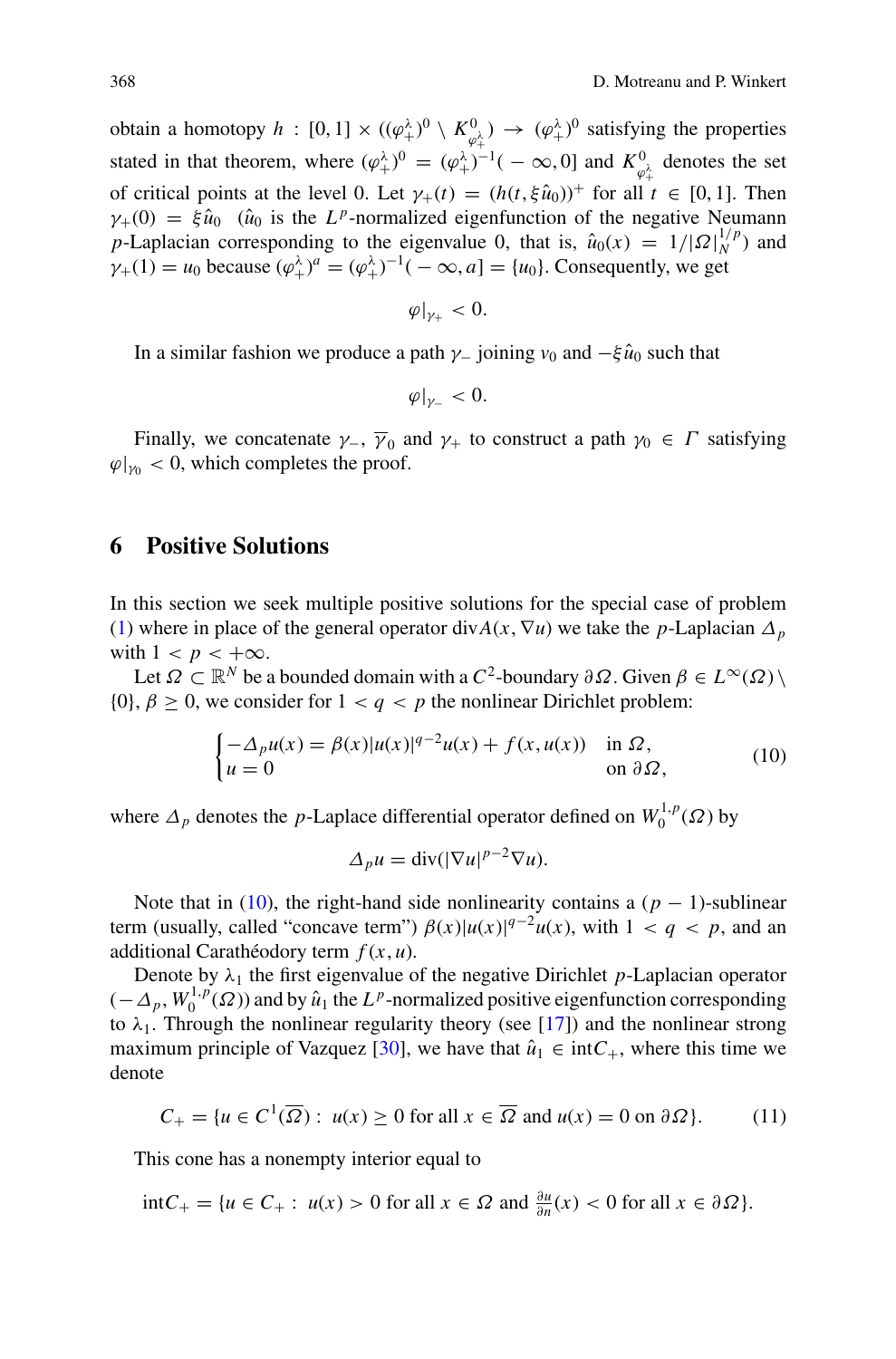As before, *n* stands for the outward unit normal on *∂Ω*.

The hypotheses for the nonlinearity  $f(x, u)$  in (10) are as follows:

 $(H_f)_2$   $f: \Omega \times \mathbb{R} \to \mathbb{R}$  is a function such that

- (i) For all  $s \in \mathbb{R}$ ,  $x \mapsto f(x, s)$  is measurable;
- (ii) For a.a.  $x \in \Omega$ ,  $x \mapsto f(x, s)$  is continuous and  $f(x, 0) = 0$ ;
- (iii) For a.a.  $x \in \Omega$  and all  $s \in \mathbb{R}$ , we have  $|f(x, s)| \le a(x) + c|s|^{r-1}$ , with *a* ∈ *L*<sup>∞</sup>( $\Omega$ )<sub>+</sub>, *c* > 0 and *p* < *r* < *p*<sup>\*</sup>;
- (iv) If  $F(x, s) = \int_0^s f(x, t) dt$ , then
- $\lim_{s \to +\infty} \frac{F(x, s)}{s^p} = +\infty$  uniformly for a.a.  $x \in \Omega$ ,

(iv.b) there exist 
$$
\tau \in (\max\{\frac{r-p}{p}N, r-p\}, p^*)
$$
 and  $\gamma_0 > 0$ , such that  $\tau > q$  and

$$
\liminf_{s \to +\infty} \frac{f(x,s)s - pF(x,s)}{s^{\tau}} > \gamma_0 \text{ uniformly for a.a. } x \in \Omega;
$$

(v) There exist  $\xi, \theta \in L^{\infty}(\Omega)_{+}$ , such that  $\theta(x) \leq \lambda_1$  a.e. on  $\Omega$ , with strict inequality on a set of positive measure, and

$$
-\xi(x) \le \liminf_{s \to 0^+} \frac{f(x,s)}{s^{p-1}} \le \limsup_{s \to 0^+} \frac{f(x,s)}{s^{p-1}} \le \theta(x) \text{ uniformly for a.a. } x \in \Omega.
$$

The following theorem can be found in [\[28](#page-22-0)].

**Theorem 6.1** *If hypotheses*  $(H_f)$  *hold, then there exists*  $\xi^*$  > 0 *such that*  $if ||\beta||_{\infty} < \xi^*$ , then problem (10) has at least two distinct (nontrivial) positive *solutions*  $u_0, \hat{u} \in \text{int}C_+$ .

#### *Proof* (sketch)

We introduce the following truncation of the right-hand side of the equation in (10):

$$
\hat{f}_+(x,s) = \begin{cases} 0 & \text{if } s \le 0\\ \beta(x)s^{q-1} + f(x,s) & \text{if } s > 0, \end{cases}
$$

which is a Carathéodory function.

Next we set  $\hat{F}_+(x,s) = \int_0^s \hat{f}_+(x,t) dt$  and then consider the functional  $\hat{\varphi}_+ \in$  $C^1(W_0^{1,p}(\Omega))$  defined by

$$
\hat{\varphi}_+(u) = \frac{1}{p} \|\nabla u\|_p^p - \int_{\Omega} \hat{F}_+(x, u(x)) dx \text{ for all } u \in W_0^{1,p}(\Omega).
$$

From hypotheses  $(H_f)_2$  (i)–(iv) we derive that  $\hat{\varphi}_+$  satisfies the Cerami condition. Then the first positive solution  $u_0$  is obtained through the mountain pass theorem, which leads to

$$
\hat{\varphi}_+(u_0) \ge \inf_{\partial B_\rho} \hat{\varphi}_+ =: \hat{\eta}_+ > 0,\tag{12}
$$

where  $\partial B_{\rho}$  denotes the sphere in  $W_0^{1,p}(\Omega)$  centered at 0 and of a small radius  $\rho > 0$ .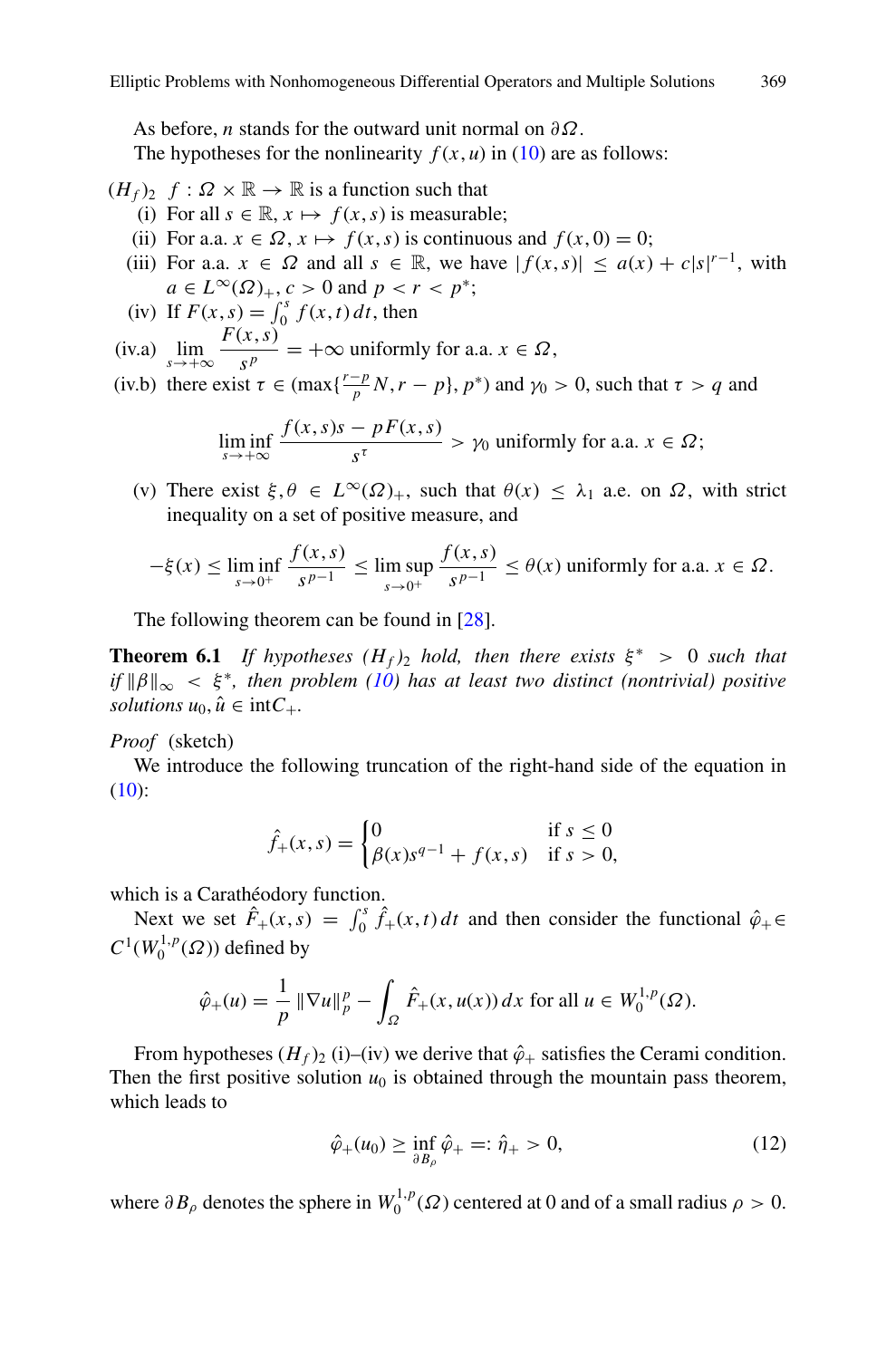Now we generate a second positive solution for problem (10). By  $(H_f)_2(v)$ , we find constants  $\hat{c}_0 > 0$  and  $\delta > 0$  such that

$$
F(x,s) \ge -\frac{\hat{c}_0}{p} s^p \text{ for a.a. } x \in \Omega, \text{ all } s \in [0,\delta].
$$

Let  $v \in C_+$  with  $v > 0$  in  $\Omega$  and  $||v|| = ||\nabla v||_p = 1$ . For  $t > 0$  small such that  $t v(x) \in [0, \delta]$  for all  $x \in \overline{\Omega}$ , we have the estimate

$$
\hat{\varphi}_+(tv) \le t^q \left[ \frac{t^{p-q}}{p} \left( 1 + \frac{\hat{c}_0}{\lambda_1} \right) - \frac{1}{q} \int_{\Omega} \beta(x) \, v(x)^q \, dx \right]
$$

since  $1 = \|\nabla v\|_p^p \ge \lambda_1 \|v\|_p^p$ . Choosing  $t > 0$  possibly smaller and recalling that  $p > q$ , we have

$$
\hat{\varphi}_+(t\mathbf{v}) < 0 \text{ and } t\|\mathbf{v}\| = t \leq \rho. \tag{13}
$$

By  $(13)$  we have that

$$
\eta:=\hat{\eta}_+-\inf_{\overline{B}_{\rho}}\hat{\varphi}_+>0,
$$

where  $\overline{B}_{\rho} = \{u \in W_0^{1,p}(\Omega) : ||u|| \le \rho\}.$ 

Let  $\varepsilon \in (0, \eta)$ . By the Ekeland's variational principle, there exists  $u_{\varepsilon} \in \overline{B}_\rho$  such that

$$
\hat{\varphi}_{+}(u_{\varepsilon}) \le \inf_{\overline{B}_{\rho}} \hat{\varphi}_{+} + \varepsilon \tag{14}
$$

and

$$
\hat{\varphi}_+(u_{\varepsilon}) \le \hat{\varphi}_+(y) + \varepsilon \|y - u_{\varepsilon}\| \text{ for all } y \in B_{\rho}.
$$
 (15)

From inequality (14) and since  $\varepsilon < \eta$ , we obtain that  $\hat{\varphi}_+(u_\varepsilon) < \inf_{\partial B_\rho} \hat{\varphi}_+$ . It follows that  $u_{\varepsilon} \in B_{\rho} = \{u \in W_0^{1,p}(\Omega) : ||u|| < \rho\}$ , so for every  $h \in W_0^{1,p}(\Omega)$  one has  $u_{\varepsilon} + th \in B_{\rho}$  whenever  $t > 0$  is sufficiently small. Inserting  $y = u_{\varepsilon} + th$  in (15), dividing by *t* and then letting  $t \to 0$  lead to  $\|\hat{\varphi}'_+(u_\varepsilon)\| \leq \varepsilon$ .

Fix now a sequence  $\varepsilon_n \downarrow 0$  and denote for simplicity  $u_n = u_{\varepsilon_n}$ . Then one has  $\hat{\varphi}'_+(u_n) \to 0$  and also  $(1 + ||u_n||)\hat{\varphi}'_+(u_n) \to 0$  as  $n \to \infty$ . Through the Cerami condition, this guarantees the existence of  $\hat{u} \in W_0^{1,p}(\Omega)$  such that, along a relabeled subsequence,  $u_n \to \hat{u}$  in  $W_0^{1,p}(\Omega)$ , which enables us to pass to limit in (14) to obtain

$$
\hat{\varphi}_{+}(\hat{u}) = \inf_{\overline{B}_{\rho}} \hat{\varphi}_{+} < 0 = \hat{\varphi}_{+}(0),
$$

thereby  $\hat{u} \neq 0$ . Moreover, from (12) we see that  $\hat{u} \neq u_0$ . Since  $\hat{\varphi}'_+(u_n) \to 0$  and  $u_n \to \hat{u}$ , we infer that  $\hat{\varphi}'_+(\hat{u}) = 0$ . Then, as for  $u_0$ , we obtain that  $\hat{u}$  solves problem (10) and  $\hat{u} \in \text{int}C_+$ .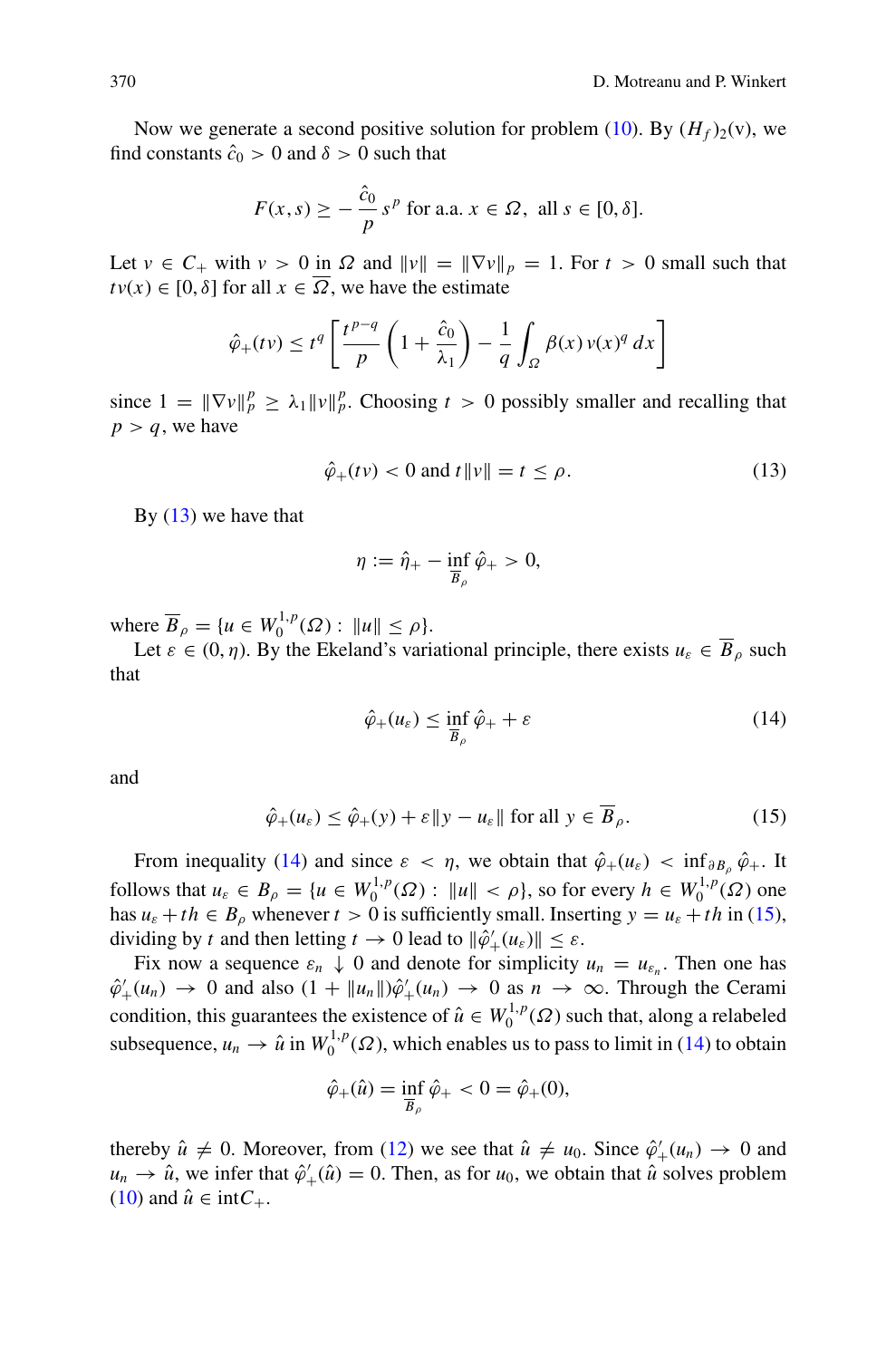<span id="page-14-0"></span>*Remark 1* If the right-hand side of the equation in problem (10) has the special form

$$
\lambda |u|^{q-2}u + (u^+)^{\tau-1} \text{ with } \lambda > 0 \text{ and } q < p < \tau < p^*,
$$

Theorem 6.1 recovers the existence result in the case of *p*-Laplacian with  $1 < p <$ +∞ due to García Azorero et al. [\[10\]](#page-21-0) and the analogous result of Guo and Zhang [\[14](#page-21-0)] for  $p > 2$ .

#### **7 Extremal Solutions**

Consider the particular form of problem (10) restricting  $\beta$  to constants  $\lambda > 0$ , that is

$$
\begin{cases}\n-\Delta_p u(x) = \lambda |u(x)|^{q-2} u(x) + f(x, u(x)) & \text{in } \Omega, \\
u = 0 & \text{on } \partial \Omega.\n\end{cases}
$$
\n(16)

We recall that here we have, as in Sect. [6,](#page-11-0)  $1 < q < p$ . We slightly modify our assumptions:

- $(H_f)$ <sub>3</sub>  $f: \Omega \times \mathbb{R} \to \mathbb{R}$  satisfies hypotheses  $(H_f)_2$  (i)–(iv), and in addition (vi)  $\lim_{s \to 0^+} \frac{f(x, s)}{s^{p-1}} = 0$  uniformly for a.a.  $x \in \Omega$ ;
	- (vii) (local sign condition) there is a number  $b > 0$  such that

$$
f(x, s) \ge 0
$$
 for a.a.  $x \in \Omega$  and all  $s \in (0, b)$ .

The aim of this section is to study the extremal solutions for problem  $(16)$ , which means the biggest negative solution and the smallest positive solution of  $(16)$ . To this end we recall that  $\lambda_1$  denotes the first eigenvalue of the negative Dirichlet *p*-Laplacian  $(-\Delta_p, W_0^{1,p}(\Omega))$  and  $\hat{u}_1$  stands for the *L<sup>p</sup>*-normalized positive eigenfunction corresponding to  $\lambda_1$ . There holds  $\hat{u}_1 \in \text{int}C_+$ , with  $C_+$  given in (11). The result below can be found in [\[28](#page-22-0)].

**Proposition 7.1** *If hypotheses*  $(H_f)$ <sub>3</sub> *hold, then there is*  $\lambda^* > 0$  *such that for all*  $\lambda \in (0, \lambda^*)$ *, problem* (16) has a smallest positive solution  $u_0 \in \text{int}C_+$  satisfying  $||u_0||_{\infty} < b.$ 

*Proof*

First, we look for suitable positive sub-supersolutions of problem (16). Hypothesis  $(H_f)$ <sub>3</sub> (vi) implies that for any  $\varepsilon > 0$ , we can find  $\hat{c}_{\varepsilon} > 0$  such that

$$
f(x, s) \le \varepsilon s^{p-1} + \hat{c}_{\varepsilon} s^{r-1}
$$
 for a.a.  $x \in \Omega$  and all  $s > 0$ .

Let  $e \in \text{int}C_+$  solve

$$
\begin{cases}\n-\Delta_p e(x) = 1 & \text{in } \Omega, \\
e = 0 & \text{on } \partial \Omega.\n\end{cases}
$$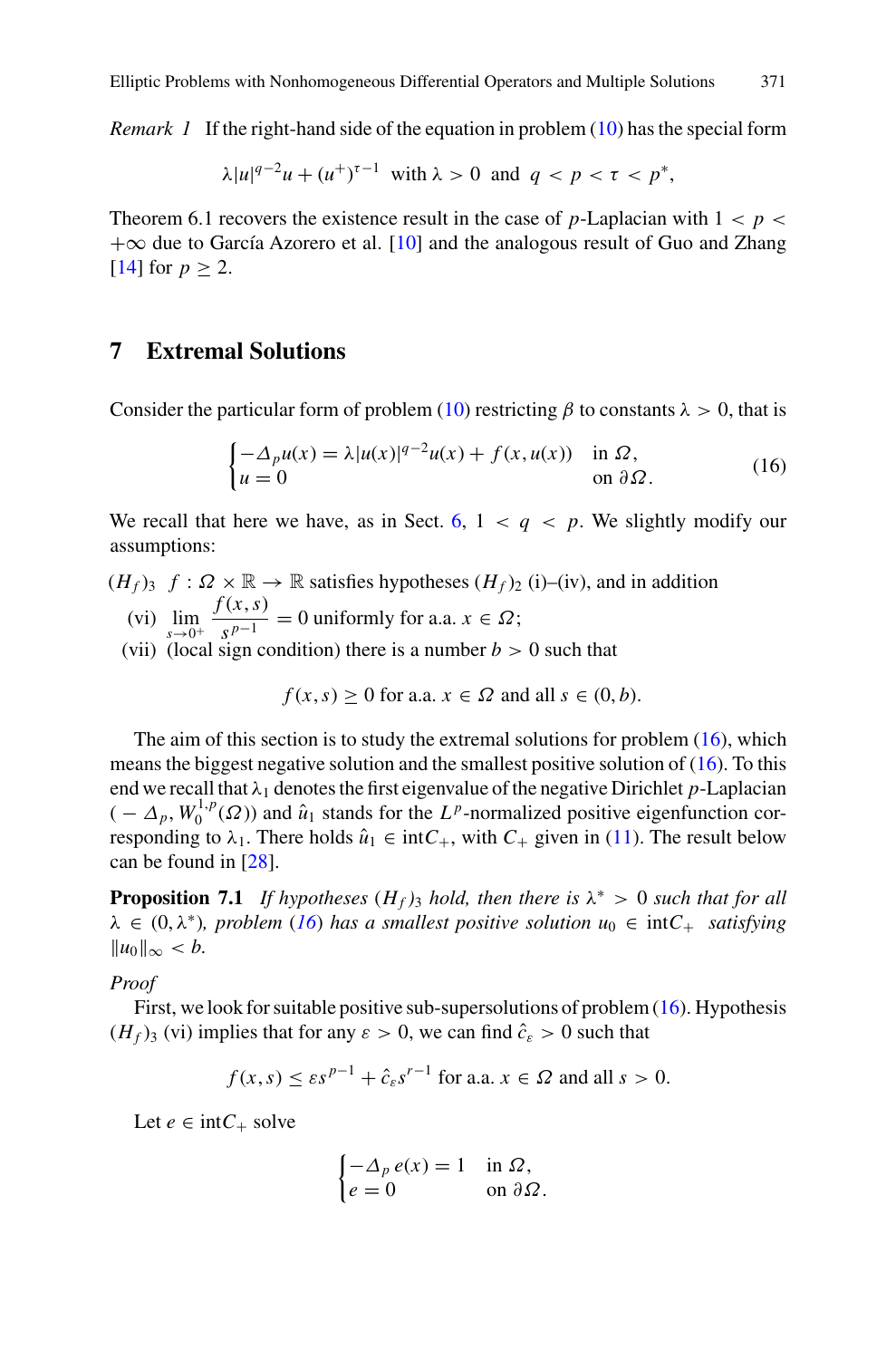Notice that there exists  $\lambda^* > 0$  such that for all  $\lambda \in (0, \lambda^*)$  there is  $\eta_1 = \eta_1(\lambda) \in$  $(0, b/||e||_{\infty})$  with

$$
\lambda(\eta_1 \|e\|_{\infty})^{q-1} + \varepsilon(\eta_1 \|e\|_{\infty})^{p-1} + \hat{c}_{\varepsilon}(\eta_1 \|e\|_{\infty})^{r-1} < \eta_1^{p-1}.
$$

Fix  $\lambda \in (0, \lambda^*)$  and set  $\overline{u} = \eta_1 e$ . Then we see that

$$
-\Delta_p \overline{u} = \eta_1^{p-1} > \lambda(\eta_1 \|e\|_{\infty})^{q-1} + \varepsilon(\eta_1 \|e\|_{\infty})^{p-1} + \hat{c}_{\varepsilon}(\eta_1 \|e\|_{\infty})^{r-1}
$$
  

$$
\geq \lambda \overline{u}^{q-1} + f(z, \overline{u}).
$$

This expresses that  $\overline{u} \in \text{int}C_+$  is a (strict) supersolution for problem (16). Moreover, we have  $\|\overline{u}\|_{\infty} < b$ .

Choose  $\tilde{\varepsilon} > 0$  so small that  $\tilde{\varepsilon} \hat{u}_1(x) < \bar{u}(x)$  for all  $x \in \Omega$  and  $\lambda_1 \tilde{\varepsilon}^{p-q} \hat{u}_1^{p-q} < \lambda$ . Set  $u = \tilde{\epsilon} \hat{u}_1$ . By hypothesis  $(H_f)$ <sub>3</sub> (vii) we infer that

$$
-\Delta_p \underline{u} = \lambda_1 \tilde{\varepsilon}^{p-1} \hat{u}_1^{p-1} < \lambda \tilde{\varepsilon}^{q-1} \hat{u}_1^{q-1} \le \lambda \underline{u}^{q-1} + f(x, \underline{u}).
$$

It follows that  $u \in \text{int}C_+$  is a (strict) subsolution for problem (16), and in addition we have  $u \leq \overline{u}$ .

Consider now the sequence  $u_n = \tilde{\varepsilon}_n \hat{u}_1$  with  $\tilde{\varepsilon}_n \downarrow 0$ . Since the problem (16) has a smallest solution  $u^n_*$  in the ordered interval  $[\underline{u}_n, \overline{u}]$  and it satisfies  $u^n_* \in \text{int}C_+$ , it follows that the sequence  $\{u_*^n\}_{n\geq 1} \subset W_0^{1,p}(\Omega)$  is bounded. Acting with  $u_*^n - u_+ \in$  $W_0^{1,p}(\Omega)$  on

$$
-\Delta_p u^n_* = \lambda (u^n_*)^{q-1} + f(\cdot, u^n_*(\cdot))
$$

results in

$$
\lim_{n\to\infty}\langle -\Delta_p u^n_*, u^n_* - u_+ \rangle = 0.
$$

The  $(S)$ <sub>+</sub> property for the *p*-Laplacian (see also Proposition 2.2) enables us to get  $u_*^n \to u_+$  in  $W_0^{1,p}(\Omega)$  as  $n \to \infty$ . It follows that  $u_+$  is a solution of the problem (16). The nonlinear regularity theory and strong maximum principle imply that  $u_+ \in \text{int}C_+$ provided  $u_+ \neq 0$ .

Let us prove that  $u_+ \neq 0$ . To this end we introduce the function  $\psi: W_0^{1,p}(\Omega) \to \mathbb{R}$ by

$$
\psi(u) = \frac{1}{p} \|\nabla u\|_p^p - \frac{\lambda}{q} \|u^+\|_q^q \text{ for all } u \in W_0^{1,p}(\Omega).
$$

Here  $u^+$  denotes the positive part of the function *u*. Since  $\psi$  coercive and sequentially weakly lower semicontinuous, and taking into account that  $q < p$ , there is  $u \in W_0^{1,p}(\Omega)$  such that

$$
\psi(u) = \inf_{W_0^{1,p}(\Omega)} \psi < 0,
$$

so  $u \neq 0$  and

$$
-\Delta_p u - \lambda (u^+)^{q-1} = 0.
$$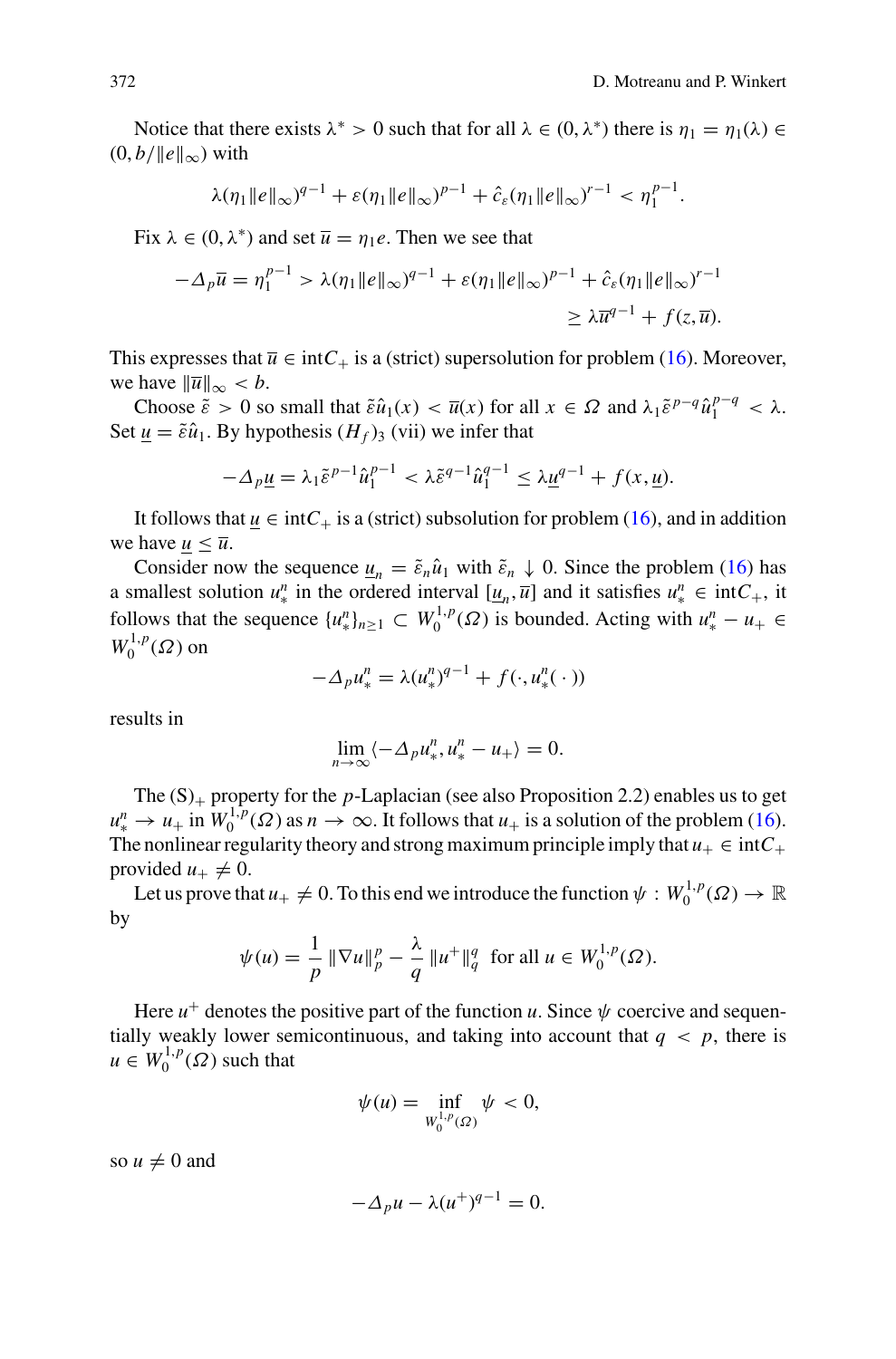Acting with  $-u^- \in W_0^{1,p}(\Omega)$ , where  $u^-$  denotes the negative part of the function *u*, ensures that  $u \geq 0$ , thus *u* solves the problem

$$
\begin{cases}\n-\Delta_p u(x) = \lambda u(x)^{q-1} & \text{in } \Omega, \\
u = 0 & \text{on } \partial \Omega.\n\end{cases}
$$

This renders  $\Delta_p u(x) \leq 0$  a.e. in  $\Omega$ , which entails  $u \in \text{int}C_+$  due to the strong maximum principle [\[30\]](#page-22-0).

Since  $u_*^n \in \text{int}C_+$ , there is the biggest  $\xi_n > 0$  such that  $\xi_n u \le u_*^n$  for all  $n \ge 1$ . If  $\xi_n$  < 1, then we have

$$
-\Delta_p u_*^n(x) \ge \lambda u_*^n(x)^{q-1} \ge \lambda \xi_n^{q-1} u(x)^{q-1} > \lambda \xi_n^{p-1} u(x)^{q-1} = -\Delta_p(\xi_n u)(x).
$$

By means of the comparison principle in [\[13\]](#page-21-0), we arrive at  $u_*^n - \xi_n u \in \text{int}C_+$ , which contradicts the maximality of *ξn*.

Therefore  $\xi_n \geq 1$ , which implies that  $u \leq u^n$ . We conclude that  $u \leq u_+$ , so  $u_{+} \neq 0$ . Now it is straightforward to check that  $u_{+}$  is indeed the smallest positive solution of  $(16)$ . The proof is thus complete.

Next we deal with the biggest negative solution. We work under asymmetrical situations on  $\mathbb{R}_+$  and  $\mathbb{R}_-$ . We impose the hypotheses:

- $(H_f)_{4}$   $f: \Omega \times \mathbb{R} \to \mathbb{R}$  satisfies hypotheses  $(H_f)_{2}$  (i)–(iii) and in addition
	- (viii) There exists  $\theta \in L^{\infty}(\Omega)_{+}$  such that  $\theta(x) \leq \lambda_1$  a.e. on  $\Omega$ , with strict inequality on a set of positive measure, and

$$
\limsup_{s \to -\infty} \frac{f(x, s)}{|s|^{p-2} s} \le \theta(x) \text{ uniformly for a.a. } x \in \Omega;
$$

 $(ix)$ 

$$
\lim_{s \to 0^-} \frac{f(x,s)}{|s|^{p-2}s} = 0 \text{ uniformly for a.a. } x \in \Omega;
$$

(x) (local sign condition) There is a number  $b > 0$  such that  $f(x, s) \le 0$  for a.a.  $x \in \Omega$  and all  $s \in (-b, 0)$ .

*Remark 2* Assumption  $(H_f)$ <sub>4</sub> (viii) guarantees that for a.a.  $x \in \Omega$ ,  $f(x, \cdot)$  has a  $(p-1)$ -(sub)linear growth near  $-\infty$ .

We have the following result from [\[28](#page-22-0)].

**Proposition 7.2** *If hypotheses*  $(H_f)$ <sub>4</sub> *hold, then for every*  $\lambda > 0$ *, problem* (16) *has a biggest negative solution*  $v_$  ∈ −int $C_+$ .

*Proof* (sketch)

First we search for negative sub-supersolutions of problem  $(16)$ . By  $(H_f)_2(iii)$ , (H<sub>f</sub>)<sub>4</sub>(viii) we have that given  $\varepsilon > 0$  we can find  $\xi_{\varepsilon} \in L^{\infty}(\Omega)_{+} \setminus \{0\}$  such that

$$
f(x, s) \ge (\theta(x) + \varepsilon)|s|^{p-2}s - \xi_{\varepsilon}(x)
$$
 for a.a.  $x \in \Omega$  and all  $s \le 0$ .

Define the Carathéodory function

$$
g_{\lambda}(x,s) = \begin{cases} \lambda |s|^{q-2}s + (\theta(x) + \varepsilon)|s|^{p-2}s - \xi_{\varepsilon}(x) & \text{if } s \le 0\\ -\xi_{\varepsilon}(x) & \text{if } s > 0, \end{cases}
$$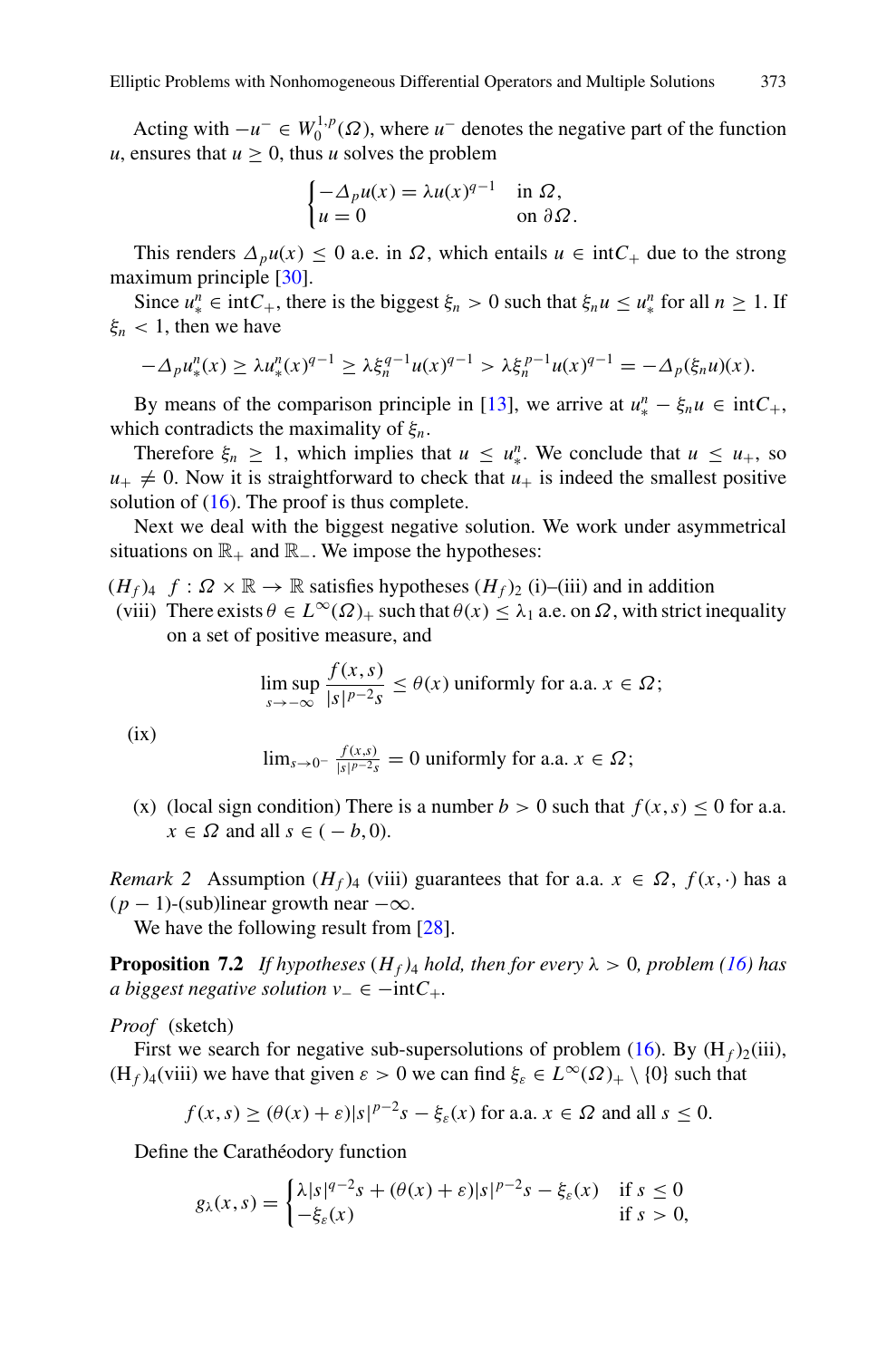<span id="page-17-0"></span>and consider the  $C^1$ -functional  $\sigma: W_0^{1,p}(\Omega) \to \mathbb{R}$  defined by

$$
\sigma(v) = \frac{1}{p} \|\nabla v\|_p^p - \int_{\Omega} G_{\lambda}(x, v(x)) dx \text{ for all } v \in W_0^{1, p}(\Omega),
$$

where  $G_{\lambda}(x, s) = \int_0^s g_{\lambda}(x, t) dt$ . The function  $\sigma$  is coercive and sequentially weakly lower semicontinuous, so there is  $\underline{v} \in W_0^{1,p}(\Omega)$  such that

$$
\sigma(\underline{v}) = \inf_{W_0^{1,p}(\Omega)} \sigma.
$$

We act with  $\underline{v}^+ \in W_0^{1,p}(\Omega)$  on the problem

$$
\begin{cases}\n-\Delta_p \underline{v} + \lambda (\underline{v}^-)^{q-1} + (\theta + \varepsilon)(\underline{v}^-)^{p-1} + \xi_{\varepsilon} = 0 & \text{in } \Omega \\
\underline{v} = 0 & \text{on } \partial \Omega,\n\end{cases}
$$

which implies that  $\underline{v} \leq 0$ ,  $\underline{v} \neq 0$ ,  $\Delta_p(-\underline{v}) \leq 0$ , so  $\underline{v} \in -intC_+$  according to the strong maximum principle in  $[30]$ . Furthermore,  $\nu$  is a lower solution of problem (16). Given  $\tilde{\varepsilon} > 0$  small, set  $\overline{v} = -\tilde{\varepsilon} \hat{u}_1 \in -\text{int}C_+$ . Hypothesis  $(H_f)_4$  (ix) ensures that  $\bar{v}$  is an upper solution of (16) and  $v \leq \bar{v}$ .

Consider the sequence of functions  $\bar{v}_n = -\tilde{\epsilon}_n \hat{u}_1$  corresponding to a sequence  $\tilde{\varepsilon}_n$   $\downarrow$  0. Then, for every integer  $n \geq 1$ , we get the biggest solution  $v^n_* \in -\text{int}C_+$ of problem (16) in the ordered interval  $[\nu, \overline{\nu}_n]$ . Taking into account this maximality property and using once again the strong maximum principle (which is possible thanks to hypothesis  $(H_f)_{4}(x)$ , we establish that  $v_*^n \to v_-$  in  $W_0^{1,p}(\Omega)$  for some *v*− ∈ −int $C_+$ . Finally, we can show that *v*− is the biggest negative solution of (16), which completes the proof.

#### **8 Nodal Solution**

Our main result on problem  $(16)$  asserts the existence of an additional solution which is nodal (sign changing). The complete proof of the theorem below as well as other related results can be found in [\[28](#page-22-0)].

**Theorem 8.1** *If hypotheses*  $(H_f)_2$  (*i*)–(*iv),*  $(H_f)_3$  (*vi*)–(*vii)* and  $(H_f)_4$  (*viii*)–(*x*) *hold, then there exists*  $\lambda^* > 0$  *such that for all*  $\lambda \in (0, \lambda^*)$ *, problem* (16) has at least *four distinct nontrivial smooth solutions:*  $u_0$ ,  $\hat{u} \in \text{int}C_+$  *with*  $u_0 \neq \hat{u}$ ,  $v_0 \in -\text{int}C_+$ *and*  $y_0 \in C_0^1(\overline{\Omega}) \setminus \{0\}$  *nodal.* 

*Proof* (sketch)

Theorem 6.1 and Proposition 7.2 provide a number  $\lambda^* > 0$  such that for every  $\lambda \in (0, \lambda^*)$  there exist three constant sign solutions  $u_0, \hat{u} \in \text{int}C_+$  and  $v_0 \in -\text{int}C_+$ of problem (16). Fix any  $\lambda \in (0, \lambda^*)$ . In view of Propositions 7.1 and 7.2 there exist the smallest positive solution  $u_+ \in \text{int}C_+$  and the biggest negative solution  $v_-\in$  −int $C_+$  of problem (16). Consider the truncation:

$$
\hat{f}_{\lambda}(x,s) = \begin{cases}\n\lambda |v_{-}(x)|^{q-2}v_{-}(x) + f(x,v_{-}(x)) & \text{if } s < v_{-}(x) \\
\lambda |s|^{q-2}s + f(x,s) & \text{if } v_{-}(x) \le s \le u_{+}(x) \\
\lambda u_{+}(x)^{q-1} + f(x,u_{+}(x)) & \text{if } u_{+}(x) < s.\n\end{cases}
$$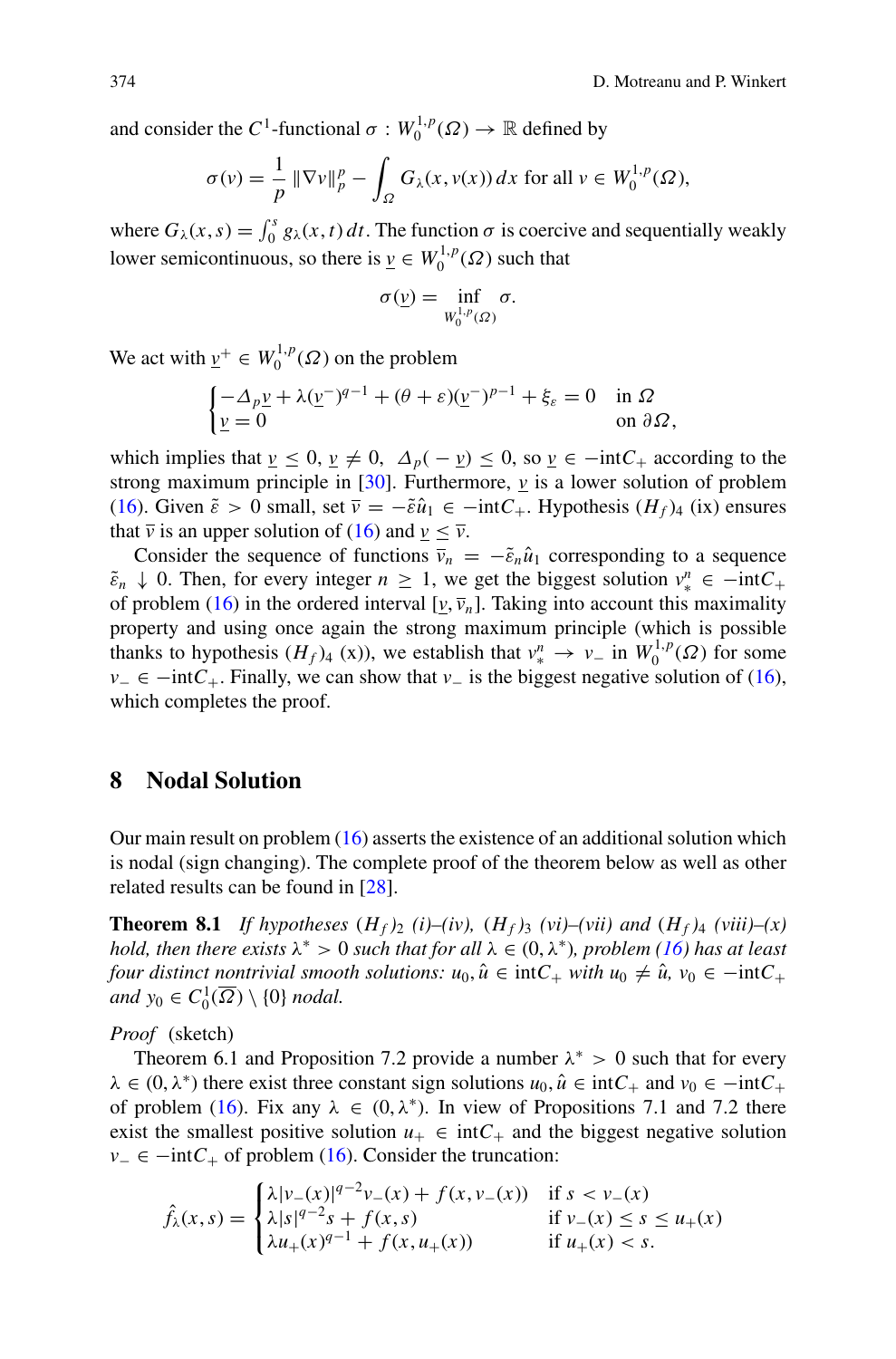<span id="page-18-0"></span>Associated with this truncation we introduce the  $C^1$  functional  $\hat{\varphi}_\lambda : W_0^{1,p}(\Omega) \to \mathbb{R}$ defined by

$$
\hat{\varphi}_{\lambda}(u) = \frac{1}{p} \|\nabla u\|_{p}^{p} - \int_{\Omega} \hat{F}_{\lambda}(x, u(x)) dx \text{ for all } u \in W_{0}^{1, p}(\Omega),
$$

where

$$
\hat{F}_{\lambda}(x,t) = \int_0^t \hat{f}_{\lambda}(x,s)ds \text{ for all } (x,t) \in \Omega \times \mathbb{R}.
$$

Using the definition of the truncation function given above, it is straightforward to prove that every critical point of  $\hat{\varphi}_{\lambda}$  is located in the ordered interval [*v*<sub>−</sub>, *u*<sub>+</sub>]. This can be checked by testing the equation  $\hat{\varphi}'_{\lambda}(u) = 0$  with  $(u - u_{+})^{+}$  and  $(u - v_{-})^{-}$ . Then we can show that *v*<sub>−</sub> and *u*<sub>+</sub> are local minimizers of the functional  $\hat{\varphi}_{\lambda}$ . Moreover, we may assume that they are isolated critical points because otherwise we obtain infinitely many nodal solutions of problem (16).

Notice that the imposed assumptions permit to apply the mountain pass theorem to the functional  $\hat{\varphi}_{\lambda}$ . It follows that there exists a critical point  $y_0 \in [\nu_-, u_+]$  of  $\hat{\varphi}_{\lambda}$ with *y*<sub>0</sub>  $\neq$  *v*<sub>−</sub> and *y*<sub>0</sub>  $\neq$  *u*<sub>+</sub>. A major step in the proof is to establish that *y*<sub>0</sub>  $\neq$  0. In this respect we make use of the critical groups associated to the function  $\hat{\varphi}_{\lambda}$  at  $y_0$ and 0. For the theory of critical groups we refer to [\[6](#page-21-0)] and [\[19](#page-22-0)].

The fact that  $y_0$  is a critical point of  $\hat{\varphi}_{\lambda}$  of mountain pass type implies that the critical group  $C_1(\hat{\varphi}_\lambda, y_0)$  is nontrivial, that is  $C_1(\hat{\varphi}_\lambda, y_0) \neq 0$ . On the other hand, we can prove that for all  $u \in W_0^{1,p}(\Omega)$  with  $||u|| \le \rho$  and  $\hat{\varphi}_\lambda(u) \le 0$ , we have  $\hat{\varphi}_\lambda(tu) \le 0$ whenever  $t \in [0, 1]$ . In turn, this allows to develop a homotopy argument revealing that the critical groups  $C_k(\hat{\varphi}_\lambda, 0)$  are all of them trivial, that is  $C_k(\hat{\varphi}_\lambda, 0) = 0$  for all *k*. Consequently, comparing the critical groups  $C_1(\hat{\varphi}_\lambda, y_0)$  and  $C_1(\hat{\varphi}_\lambda, 0)$ , we derive that  $y_0 \neq 0$ . Now we can conclude that the nontrivial solution  $y_0$  of problem (16) is nodal. Indeed, relying on the location property  $y_0 \in [v_-, u_+]$ , the solution  $y_0$  must be sign changing because otherwise it is contradicted the maximality of *v*<sup>−</sup> among the negative solutions or the minimality of  $u_+$  among the positive solutions. The proof is thus complete.

#### **9 New Problem**

In this section we consider the nonlinear Dirichlet problem

$$
\begin{cases}\n-\Delta_p u - \mu \Delta_q u = f(x, u, \nabla u) & \text{in } \Omega, \\
u > 0 & \text{in } \Omega, \\
u = 0 & \text{on } \partial \Omega,\n\end{cases}
$$
\n
$$
(NP)
$$

on a bounded domain  $\Omega$  in  $\mathbb{R}^N$  with a  $C^{1,\alpha}$ -boundary  $\partial\Omega$ , for some  $0 < \alpha \leq 1$ . In the left-hand side of the equation in  $(NP)$  we have the *p*-Laplacian  $\Delta_p$  and the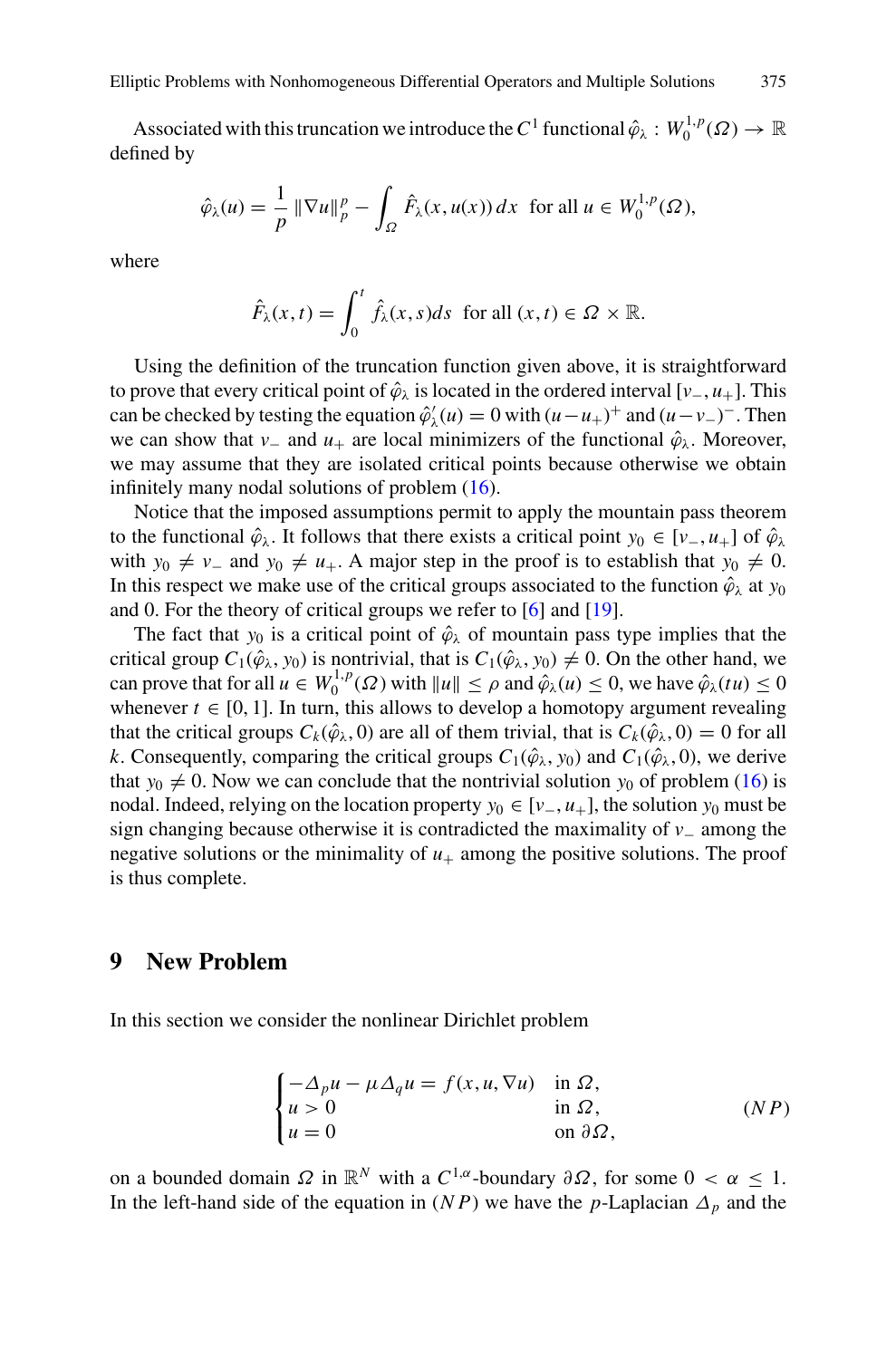*q*-Laplacian  $\Delta_q$  with  $1 < q < p < +\infty$ , and a constant  $\mu \geq 0$ . So, basically, the principal part of the elliptic equation is determined by the (*p*, *q*)-Laplacian operator  $-\Delta_p - \Delta_q$ . The right-hand side of the elliptic equation in problem (*NP*) depends on the gradient ∇*u* of the solution *u*. This is a novelty with respect to problem (1). Problems where the right-hand side depends on the gradient of the solution are sometimes called with convection term.

We emphasize that the (*p*, *q*)-Laplacian operator is not homogeneous. However, it does not belong to the class of possibly nonhomogeneous operators described in statement (*H*) (in the sense to be in the divergence form div $A(x, \nabla( \cdot))$  with some  $A(x, \cdot)$  satisfying  $(H)$ ). Actually, all the conditions in  $(H)$  are satisfied excepting  $(H)$ (ii) that to fulfill our purpose should be replaced with

(ii) There exists a constant  $C_1 > 0$  such that

$$
|D_y A(x, y)| \le C_1 (|y|^{p-2} + 1) \quad \text{for every } x \in \overline{\Omega} \text{ and } y \in \mathbb{R}^N \setminus \{0\}.
$$

If this is the case, then we can set  $A(x, y) = |y|^p + \mu |y|^q$  for all  $(x, y) \in \overline{\Omega} \times \mathbb{R}^N$ to comply with  $(H)$ .

We suppose that the nonlinearity  $f(x, u, \nabla u)$  satisfies the hypothesis:

(FG)  $f : \Omega \times \mathbb{R} \times \mathbb{R}^N \to \mathbb{R}$  is a Carathéodory function such that  $f(x, 0, \xi) = 0$  a.e. in  $\Omega$ , for all  $\xi \in \mathbb{R}^N$ , and

$$
b_0|t|^{r_0} \le f(x,t,\xi) \le b_1(1+|t|^{r_1}+|\xi|^{r_2})
$$

for all  $(x, t, \xi) \in \Omega \times \mathbb{R} \times \mathbb{R}^N$ , with constants  $b_0, b_1 > 0$ ,  $r_1, r_2 \in [0, p - 1), r_0 \in [0, p - 1)$  if  $\mu = 0$ , and  $r_0 \in [0, q - 1)$ if  $\mu > 0$ .

The following result can be found in [\[9\]](#page-21-0).

**Theorem 9.1** *Under assumption* (*FG*)*, problem* (*NP*) *admits a (positive) solution*  $u \in C_0^1(\overline{\Omega}).$ 

*Proof* (sketch)

First, it is shown that for every  $\varepsilon \in (0, 1)$ , the approximate problem

$$
\begin{cases}\n-\Delta_p u - \mu \Delta_q u = f(x, u + \varepsilon, \nabla u) & \text{in } \Omega, \\
u > 0 & \text{in } \Omega, \\
u = 0 & \text{on } \partial \Omega,\n\end{cases} (P_{\varepsilon})
$$

has at least a (positive) solution  $u_{\varepsilon} \in C_0^1(\overline{\Omega})$ . This conclusion is achieved through a Schauder basis of  $W_0^{1,p}(\Omega)$  by using Brouwer's fixed point theorem on the corresponding finite dimensional spaces and then passing to the limit. For the solution  $u_{\varepsilon} \in C_0^1(\overline{\Omega})$  of problem  $(P_{\varepsilon})$ , from hypothesis  $(FG)$  and

$$
\int_{\Omega} \left( |\nabla u_{\varepsilon}|^p + \mu |\nabla u_{\varepsilon}|^q \right) dx = \int_{\Omega} f(x, u_{\varepsilon} + \varepsilon, \nabla u_{\varepsilon}) u_{\varepsilon} dx,
$$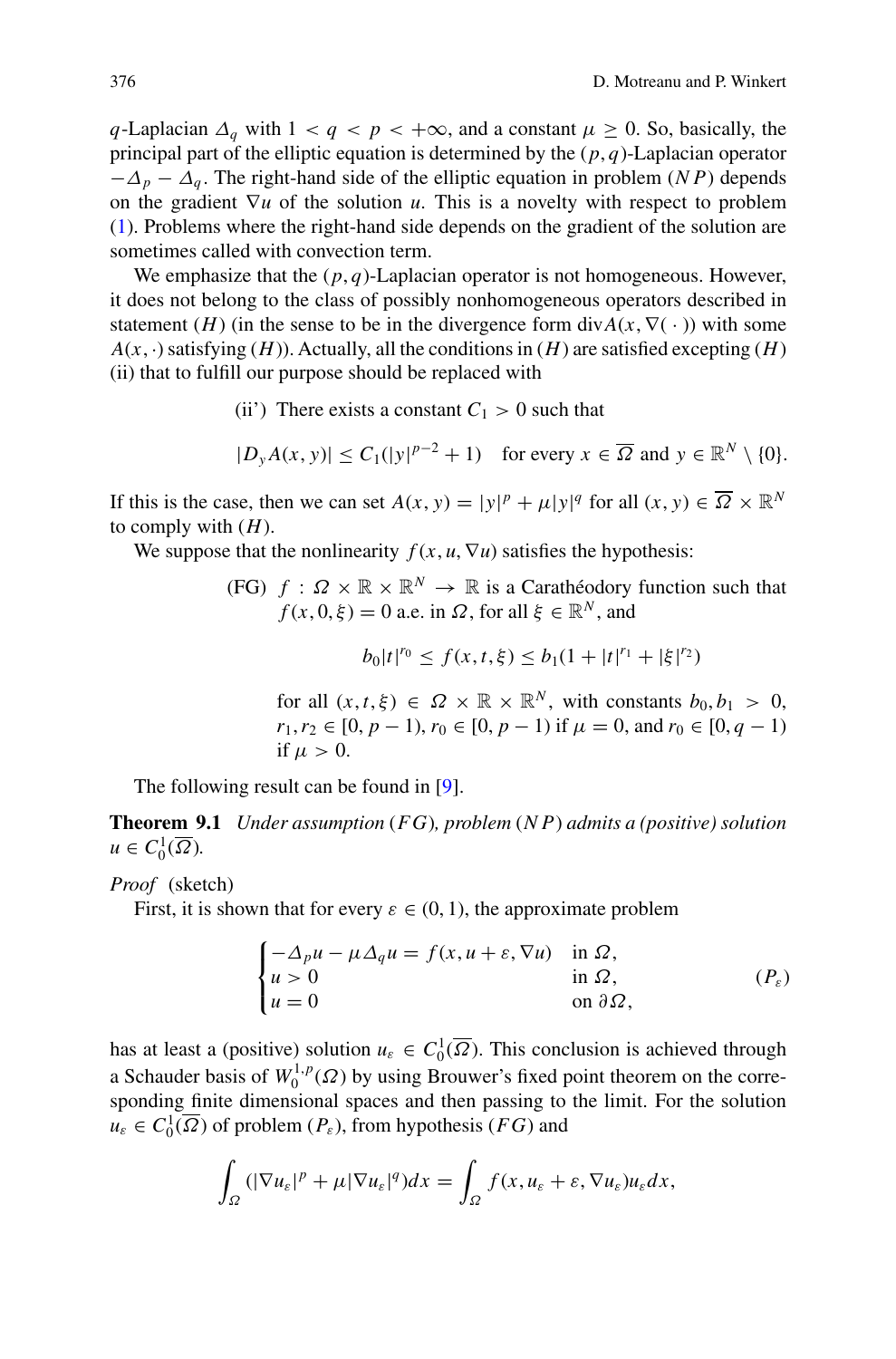we get the estimate

$$
||u_{\varepsilon}||^{p} \leq C(||u_{\varepsilon}|| + ||u_{\varepsilon}||^{r_{1}+1} + ||u_{\varepsilon}||^{r_{2}+1}),
$$

with a constant  $C > 0$  which is independent of  $\varepsilon$ . Since  $1, r_1 + 1, r_2 + 1 < p$ , we infer that

$$
||u_{\varepsilon}|| \leq C_0,\tag{17}
$$

for a constant  $C_0 > 0$  independent of  $\varepsilon$ . In view of (17), we can find  $\varepsilon_n \to 0^+$  such that the corresponding sequence  $\{u_n = u_{\varepsilon_n}\}\$ is strongly convergent

$$
u_n \to u \text{ in } W_0^{1,p}(\Omega) \text{ as } n \to \infty,
$$
 (18)

with some  $u \in W_0^{1,p}(\Omega)$ . On the basis of (18) and because  $u_n$  solves  $(P_{\varepsilon_n})$ , it turns out that *u* is a solution of the equation

$$
\begin{cases}\n-\Delta_p u - \mu \Delta_q u = f(x, u, \nabla u) & \text{in} \quad \Omega \\
u = 0 & \text{on} \quad \partial \Omega.\n\end{cases}
$$

The regularity up to the boundary in [\[17](#page-22-0), Theorem 1] and [\[18](#page-22-0), p. 320] ensures that  $u \in C^{1,\beta}(\overline{\Omega})$  with some  $\beta \in (0,1)$ . At this point we cannot guarantee that *u* is nontrivial. In order to prove that  $u > 0$ , we develop a comparison argument.

We note that there exists a (positive) solution  $\underline{u} \in C_0^1(\overline{\Omega})$  to the problem

$$
\begin{cases}\n-\Delta_p u - \mu \Delta_q u = b_0 u^{r_0} & \text{in} \quad \Omega \\
u > 0 & \text{in} \quad \Omega \\
u = 0 & \text{on} \quad \partial \Omega,\n\end{cases}
$$
\n(19)

where  $b_0$  and  $r_0$  are the positive constants in hypothesis (*FG*). In the sequel, <u>*u*</u> will be regarded as a subsolution of (19). We also observe that hypothesis (*FG*) implies that  $u_{\varepsilon}$  is a supersolution of problem (19) for each  $\varepsilon \in (0, 1)$ .

Now we apply the comparison principle in [\[9](#page-21-0)] to problem (19), by taking the subsolution *u* and the supersolution  $u_{\varepsilon}$ . We emphasize that for applying this comparison principle it is essential to know that  $u_{\varepsilon} > 0$  in  $\Omega$  as well as that  $r_0 < q - 1$  if  $\mu > 0$ , and  $r_0 < p - 1$  if  $\mu = 0$ . In order to apply the comparison principle we also need to check that

$$
\frac{u_{\varepsilon}}{\underline{u}},\frac{\underline{u}}{u_{\varepsilon}}\in L^{\infty}(\Omega).
$$

To this end it suffices to show that whenever  $x \to x_0 \in \partial\Omega$  with  $x \in \Omega$ , one has

$$
\max\left\{\limsup_{x\to x_0}\frac{\underline{u}(x)}{u_\varepsilon(x)}, \limsup_{x\to x_0}\frac{u_\varepsilon(x)}{\underline{u}(x)}\right\}<+\infty.
$$
 (20)

The property stated in (20) is established on the basis of the Hopf boundary point lemma in the strong maximum principle applied to both Dirichlet problems (19) and  $(P_{\varepsilon})$  with corresponding solutions  $\mu$  and  $u_{\varepsilon}$ , which amounts to saying that

$$
\frac{\partial u}{\partial n}(x_0) < 0, \quad \frac{\partial u_\varepsilon}{\partial n}(x_0) < 0 \text{ for all } x_0 \in \partial \Omega,\tag{21}
$$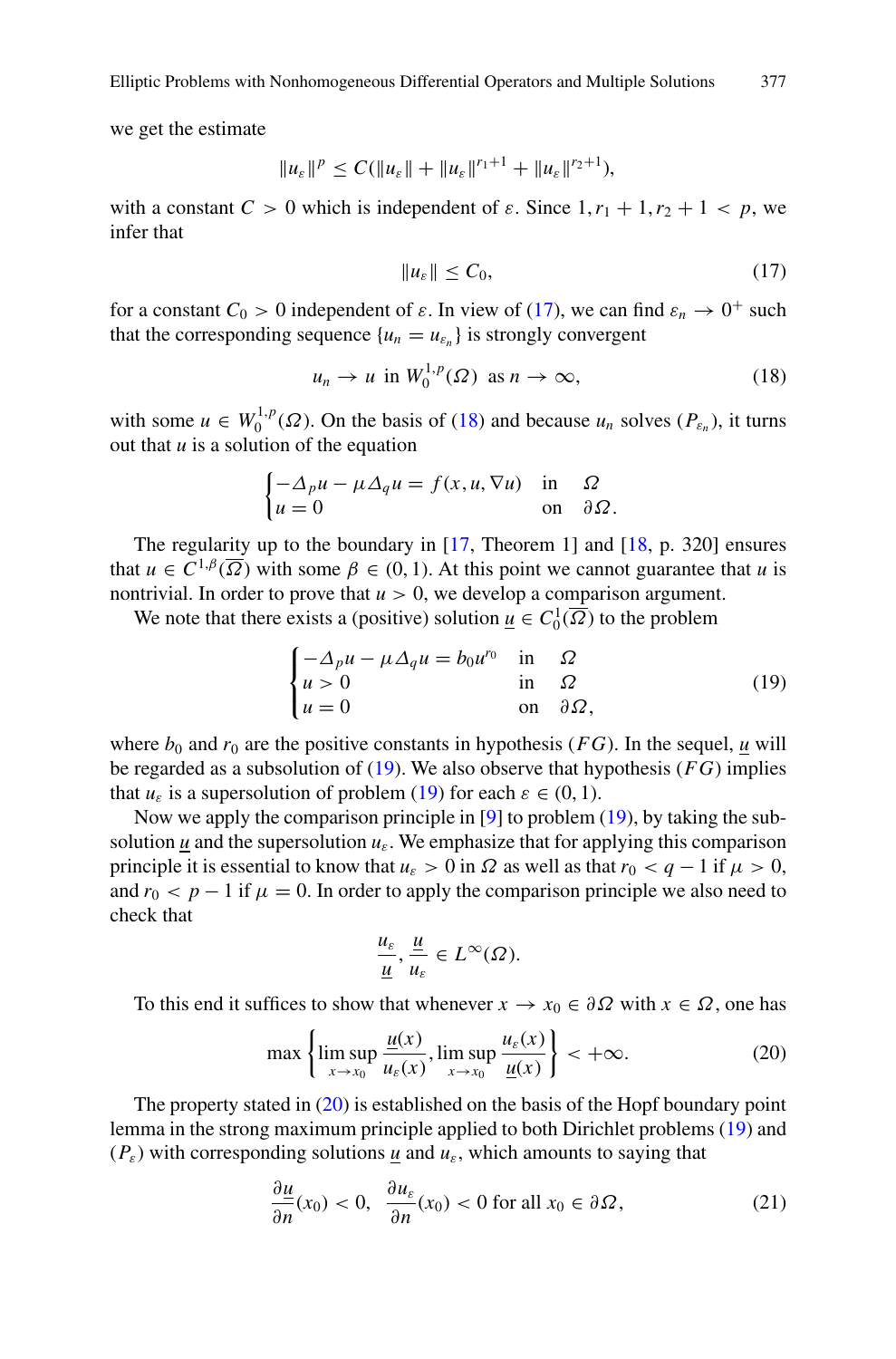<span id="page-21-0"></span>where *n* denotes the exterior normal unit vector on *∂Ω*. The Hopf boundary point lemma holds true for problems (19) and  $(P_{\varepsilon})$  by virtue of [\[29,](#page-22-0) Theorem 5.5.1]. Recalling that  $u_{\varepsilon}$ ,  $u \in C^1(\overline{\Omega})$ , it is clear from the L'Hôpital theorem and (21) that the property required in  $(20)$  is fulfilled. Therefore we can do the comparison of the solution *u* (regarded as a subsolution) of (19) with the supersolution  $u<sub>\epsilon</sub>$  of (19) implying that

$$
u_{\varepsilon}(x) \ge \underline{u}(x) > 0 \text{ for all } x \in \Omega \text{ and } \varepsilon \in (0, 1). \tag{22}
$$

Using (18), we can pass to the limit in (22) along a sequence  $\varepsilon_n \to 0$ . This leads to  $u(x) \ge u(x) > 0$  for all  $x \in \Omega$ , so *u* is a (positive) solution of problem  $(NP)$ , which completes the proof.

### **References**

- 1. Aizicovici, S., Papageorgiou, N.S., Staicu, V.: The spectrum and an index formula for the Neumann p-Laplacian and multiple solutions for problems with a crossing nonlinearity. Discret. Contin. Dyn. Syst. **25**(2), 431–456 (2009)
- 2. Barletta, G., Papageorgiou, N.S.: A multiplicity theorem for the Neumann *p*-Laplacian with an asymmetric nonsmooth potential. J. Glob. Optim. **39**(3), 365–392 (2007)
- 3. Brezis, H., Nirenberg, L.: *H*<sup>1</sup> versus *C*<sup>1</sup> local minimizers. C. R. Acad. Sci. Paris Sér. I Math. **317**(5), 465–472 (1993)
- 4. Carl, S., Perera, K.: Sign-changing and multiple solutions for the p-Laplacian. Abstr. Appl. Anal. **7**(12), 613–625 (2002)
- 5. Carl, S., Le, V.K., Motreanu, D.: Nonsmooth Variational Problems and Their Inequalities. Comparison Principles and Applications. Springer Monographs in Mathematics. Springer, New York (2007)
- 6. Chang, K.-C.: Infinite-Dimensional Morse Theory and Multiple Solution Problems. Progress in Nonlinear Differential Equations and Their Applications, vol. 6. Birkhäuser, Boston, (1993)
- 7. Cuesta, M., de Figueiredo, D.G., Gossez, J.-P.: The beginning of the Fučik spectrum for the *p*-Laplacian. J. Differ. Equ. **159**(1), 212–238 (1999)
- 8. Fan, X.: On the sub-supersolution method for *p*(*x*)-Laplacian equations. J. Math. Anal. Appl. **230**(1), 665–682 (2007)
- 9. Faria, L.F.O., Miyagaki, O.H., Motreanu, D.: Comparison and positive solutions for problems with (*p*, *q*)-Laplacian and convection term. Proc. Edinburgh Math. Soc. (2014). doi:10.1017/S0013091513000576
- 10. García Azorero, J.P., Peral Alonso, I., Manfredi, J.J.: Sobolev versus Hölder local minimizers and global multiplicity for some quasilinear elliptic equations. Commun. Contemp. Math. **2**(3), 385–404 (2000)
- 11. Gasinski, L., Papageorgiou, N.S.: Nonlinear Analysis. Chapman Hall/CRC Press, Boca Raton (2006)
- 12. Gasiński, L., Papageorgiou, N.S.: Anisotropic nonlinear Neumann problems. Calc. Var. Partial Differ. Equ. **42**(3–4), 323–354 (2011)
- 13. Guedda, M., Véron, L.: Quasilinear elliptic equations involving critical Sobolev exponents. Nonlinear Anal. **13**(8), 879–902 (1989)
- 14. Guo, Z., Zhang, Z.: *W*1,*<sup>p</sup>* versus *C*<sup>1</sup> local minimizers and multiplicity results for quasilinear elliptic equations. J. Math. Anal. Appl. **286**(1), 32–50 (2003)
- 15. Iannizzotto, A., Papageorgiou, N.S.: Existence of three nontrivial solutions for nonlinear Neumann hemivariational inequalities. Nonlinear Anal. **70**(9), 3285–3297 (2009)